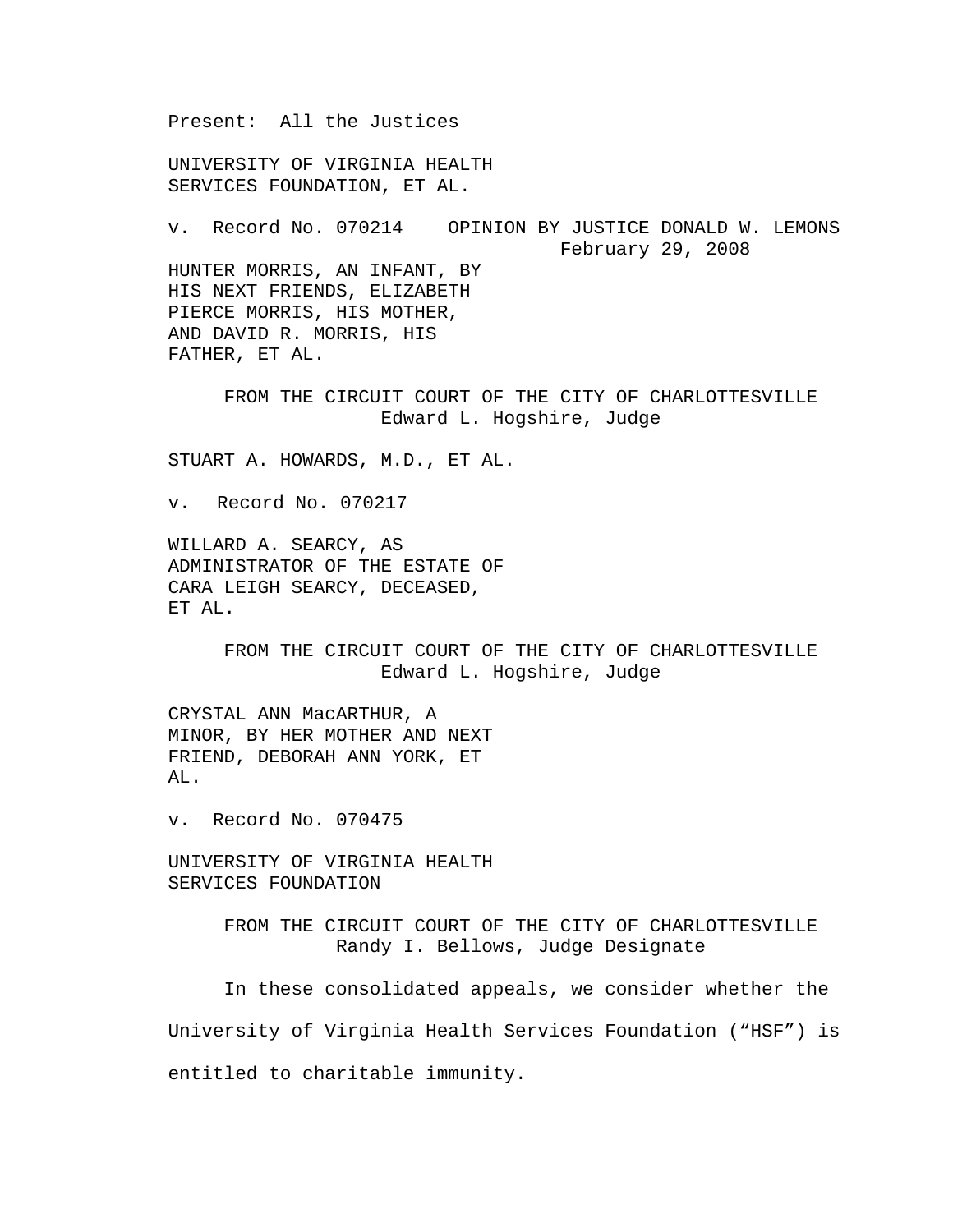#### I. FACTS AND PROCEEDINGS

### A. Health Services Foundation

 HSF is a "non-profit group practice health care provider organization" that employs the physicians who work at the University of Virginia School of Medicine ("Medical School"). The physicians who are employed by HSF are also employed by the Medical School. The physicians teach and perform research at the Medical School and render patient care services at the University of Virginia Medical Center ("Medical Center") and regional primary care offices. HSF bills patients for professional fees when the physicians treat patients.

1. Articles of Incorporation

 HSF was created in 1979, primarily to improve the patient billing and collection process, which was previously performed by the University of Virginia (the "University"). The Articles of Incorporation of HSF state several purposes of the organization:

Section 2. Purposes and Restrictions (a) The purposes for which the Foundation is formed are exclusively charitable, scientific and educational, as contemplated by Section 501(c)(3) of the Internal Revenue Code of 1986, as amended . . . . More particularly, the Foundation is organized and shall at all times be operated to assist medical education by teaching in a group practice setting within the academic environment of the University of Virginia (herein the "University"), and, in particular, the University's Medical Center; to coordinate and deliver superior patient care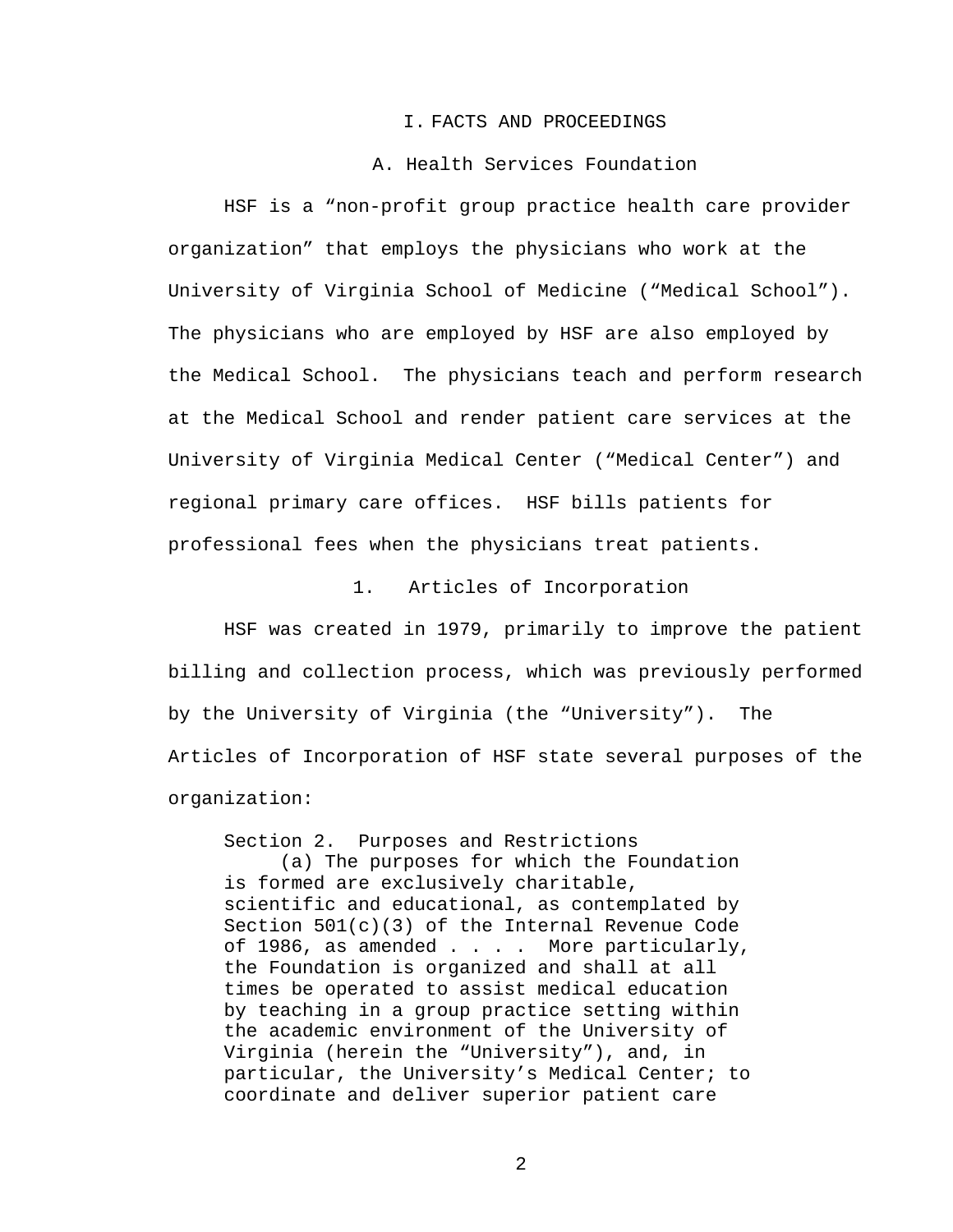therein, and in connection therewith to perform a public trust without regard to the race, color, creed, sex, age or ability to pay of the patients so served; and in concert with the University:

> (i) To provide hospital and medical care, education and research;

(ii) To assist and conduct programs to cure, alleviate, and prevent human illness and disease;

(iii) To provide teaching services on the undergraduate, post graduate and continuing education levels and to provide service generally to the various medical departments of the University's Medical Center;

(iv) To assist and conduct programs of public charity to benefit patients who might not otherwise receive or be able to afford medical attention;

(v) In furtherance of the above stated purposes, to use and apply the whole or any part of the Foundation's income and principal exclusively for charitable, scientific or educational purposes;

(vi) To engage in any and all lawful activities incidental to the foregoing purposes except as limited herein.

The Articles of Incorporation also state, "No part of the Foundation's net earnings shall inure to the benefit of a director or officer of the Foundation or to any private individual." Upon dissolution of HSF, none of the property or proceeds of HSF may be distributed to officers or directors of HSF, or to any individual.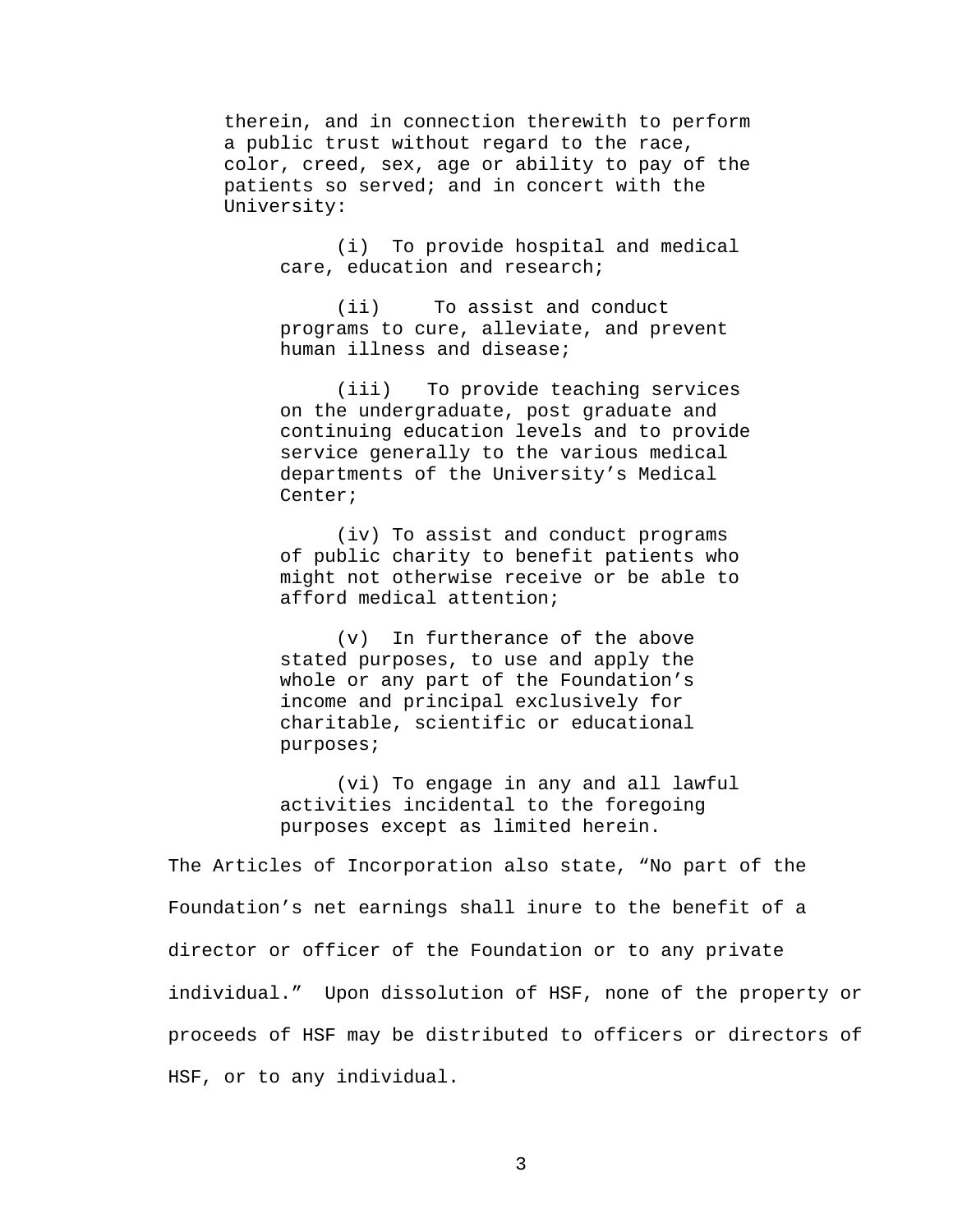#### 2. Providing Medical Care to Indigents

 One of the purposes stated in HSF's Articles of Incorporation is "[t]o assist and conduct programs of public charity to benefit patients who might not otherwise receive or be able to afford medical attention." In furtherance of this purpose, HSF provides medical care and treatment to all persons, regardless of their ability to pay or whether they have any outstanding debts to HSF.

 When a patient presents at the Medical Center and is unable to pay for a service, front desk staff perform a "verbal mini-screening" to determine the patient's income and number of dependents. The patient is given paperwork to complete so the Medical Center can review the patient's financial status. If the Medical Center determines that the patient is unable to pay all or a portion of his bill, he is classified at one of five levels of "medical indigency." If a patient is categorized as a "level one" (100% medically indigent), he is not charged for any of the services he receives from HSF physicians. If a patient is classified at a lower level of medical indigency, anywhere from five to fiftyfive percent of the charge for the services is adjusted.

 If a medically indigent patient does not complete the financial paperwork, he is billed as a paying patient. The patient may complete the paperwork during the billing and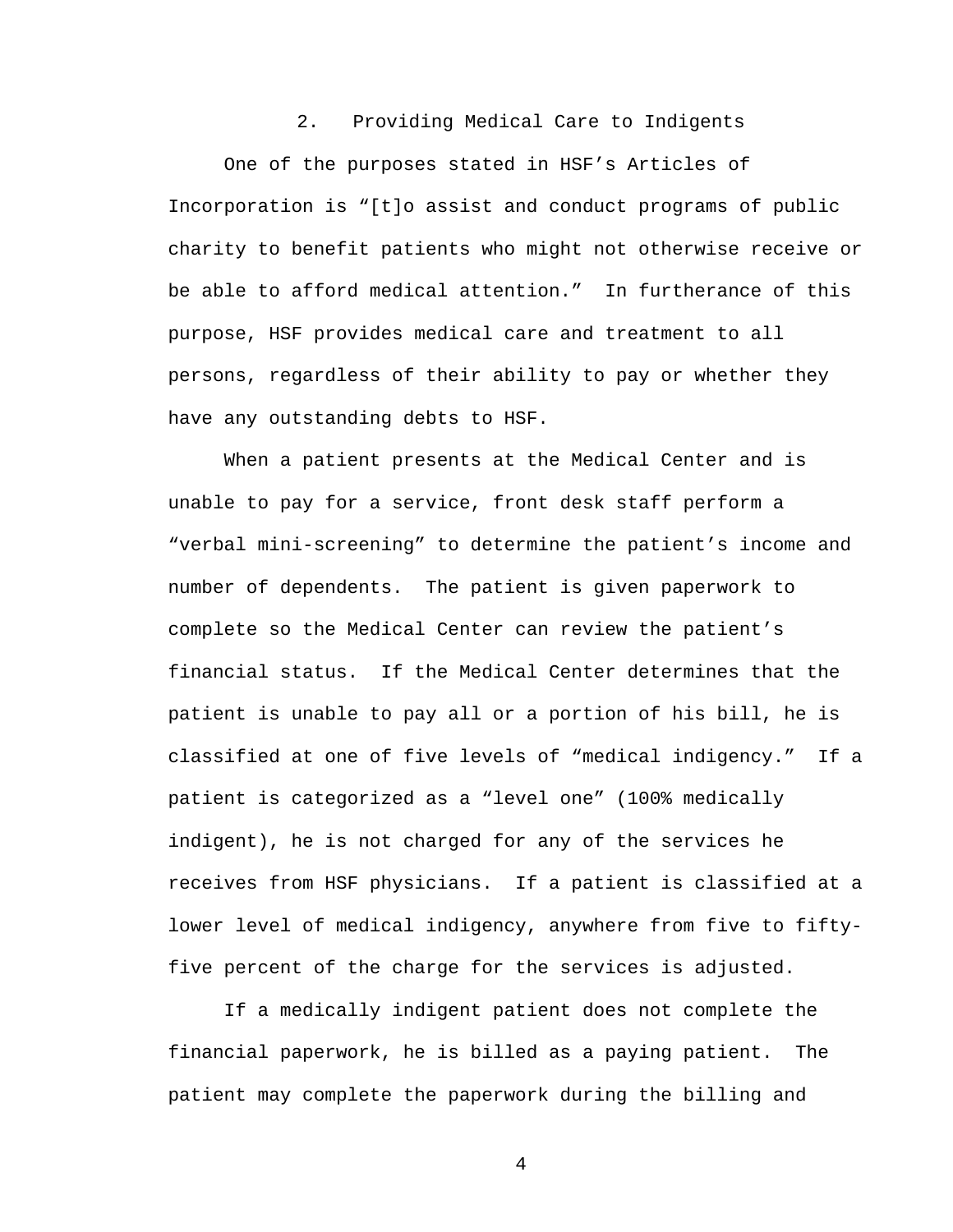collection process. If the patient is then determined by HSF to be medically indigent, HSF makes a retroactive adjustment for the patient's entire account.

 HSF regularly files warrants in debt in the appropriate general district court to obtain judgments against patients who have a balance on their account. If HSF obtains a judgment against a medically indigent patient, the patient may still file the financial status paperwork. If it is determined that the patient is medically indigent, a retroactive adjustment is made to the patient's account.

The current Chief Operating Officer of HSF, Bradley E. Haws ("Haws"), and the Director of Billing and Collections, Kevin M. Higgins, testified that HSF usually collects about 35-38% of "full bill charges" from a paying patient or insurance company because HSF has "agreements with third party payors that provide for payments to [HSF] at amounts different from its established rates." HSF's financial statements show a loss of approximately \$20-22 million a year in foregone collections for care provided to medically indigent patients. Because HSF would expect to actually receive only 35-38% of that amount if "collecting a typical amount," Haws testified that HSF actually failed to receive roughly \$7-8 million in expected collections as a result of providing services to medically indigent patients in 2005.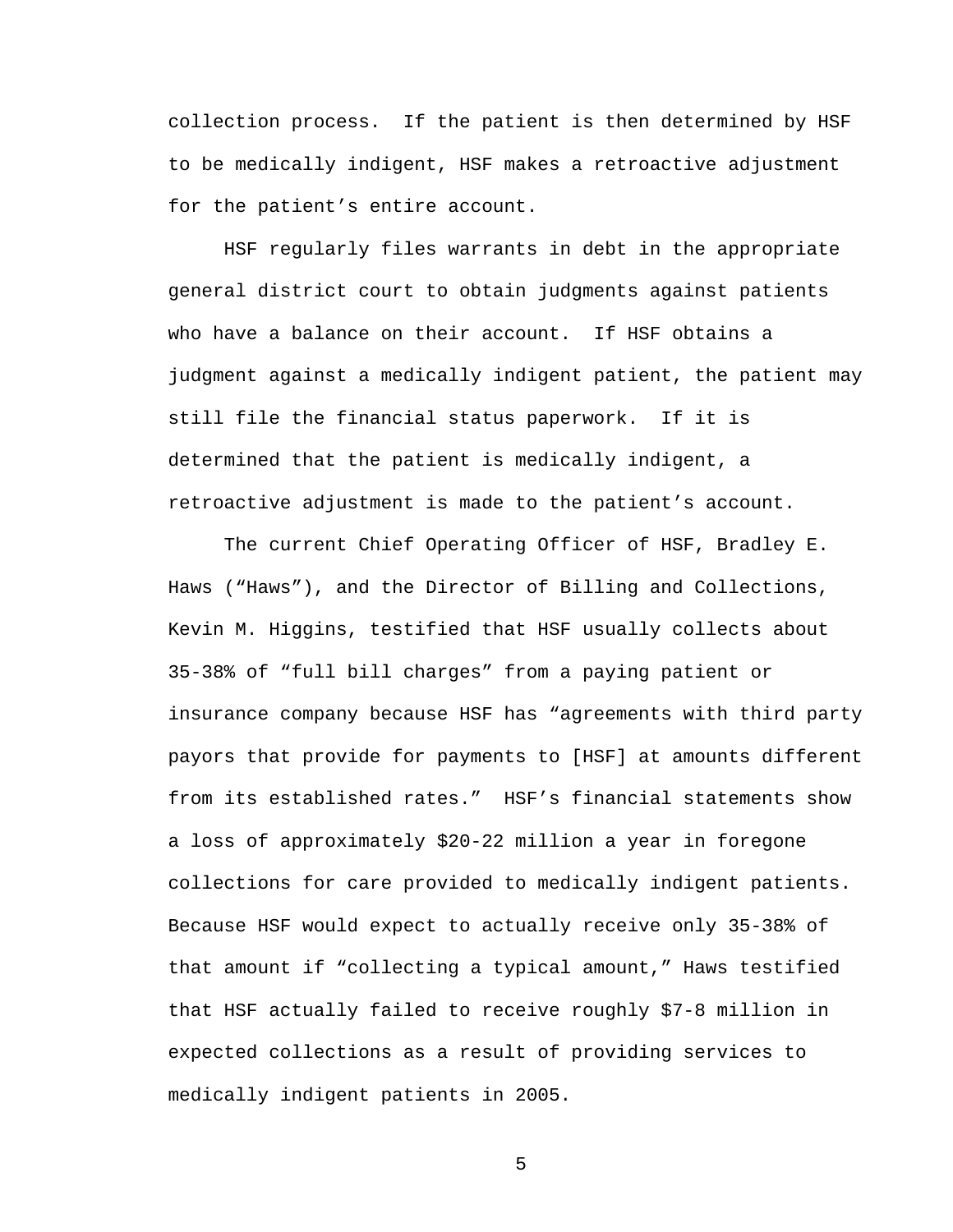The Commonwealth reimburses the Medical Center up to the level of the costs of treating many medically indigent patients. Haws testified that in 2005, "5 and a half million dollars was paid to the [M]edical [C]enter and then transferred to the faculty as compensation up to the level of cost for seeing [medically indigent patients]." Haws testified that HSF therefore had an actual shortfall of about \$1.5 million for treating medically indigent patients in 2005 instead of the \$20 million reflected on the financial statements.

3. Flow of Money From HSF to Physicians HSF, having been created for the purpose of conducting patient billing and collections, performs that function. HSF's revenue consists of its net patient service revenue ("estimated net realizable amounts from patients, third-party payors, and others for services rendered"), reimbursements from the University for supervisory, administrative, and clinical services provided to the Medical Center, investment income, gain on the sale of capital assets, and "other miscellaneous revenue." HSF receives no funds as contributions or donations because it is precluded from receiving contributions or donations under its affiliation agreement with the Medical School.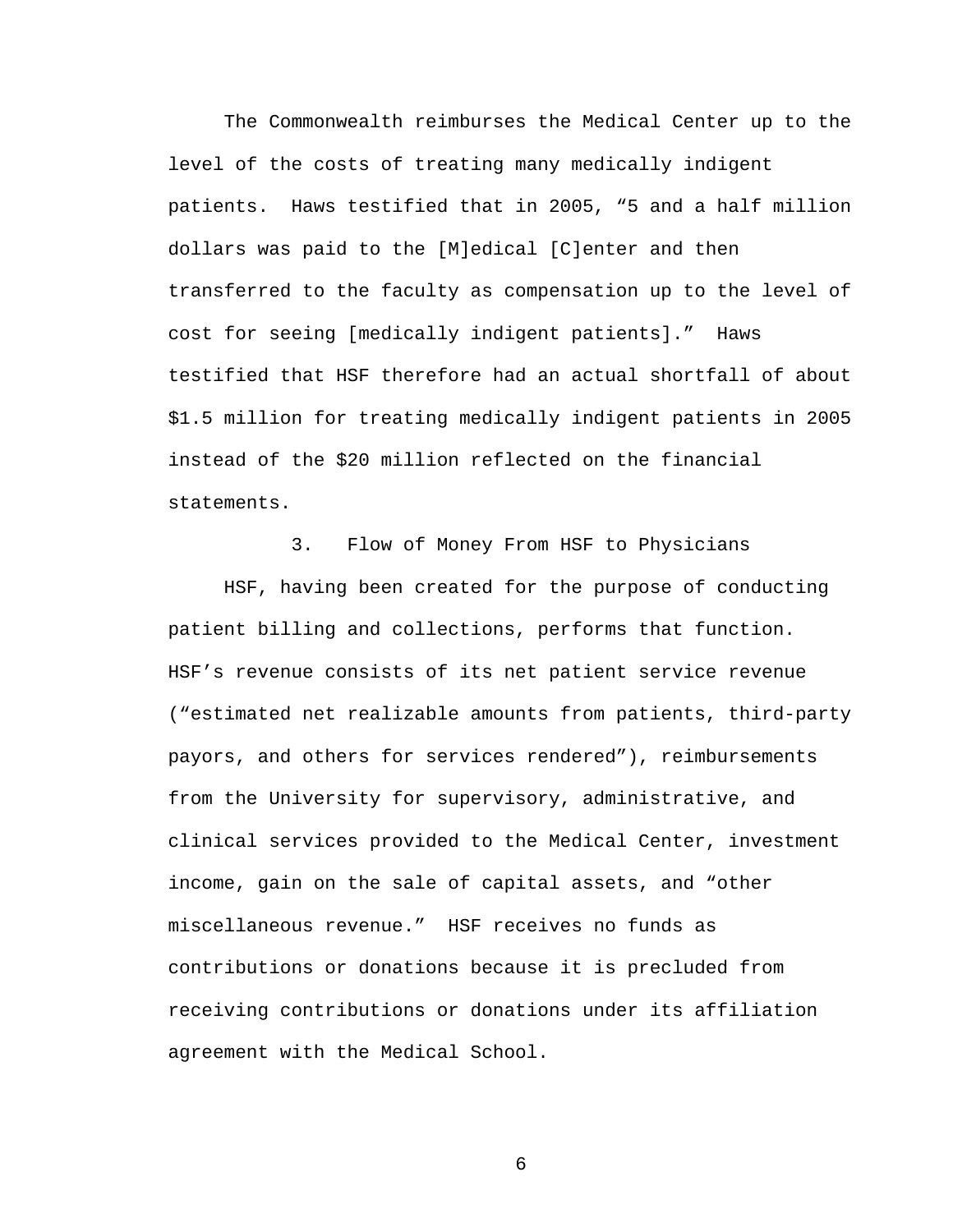HSF distributes its revenue in the following manner: (1) HSF pays its operating expenses<sup>[1](#page-6-0)</sup>; (2) 7% of gross revenue is then paid to the Dean of the Medical School (the "Dean's Tax") for an academic advancement fund; and (3) the balance is transferred to the various departments of the Medical School in accordance with how much revenue the departments generate.

 The physicians are employed by both HSF and the Medical School. A physician's salary is set by the Dean of the Medical School and the chair of the department for which that physician works. The departments aggregate funds received from HSF and the Medical School and use them to pay the physicians' salaries and benefits.

 The physicians' salaries consist of two components: a guaranteed base salary, which is a fixed amount paid by the University and, in addition, an incentive payment<sup>[2](#page-6-1)</sup> to the physicians from their respective departments. When the two compensation components are combined, HSF physicians are compensated on average at about the forty-fifth to fifty-fifth percentile of salaries for physicians employed in academic

<span id="page-6-0"></span><sup>&</sup>lt;u>1</u>  $1$  HSF's operating expenses do not include salaries for physician employees.

<span id="page-6-1"></span> $2$  The plaintiffs in these cases refer to the non-fixed compensation as "bonuses," while HSF uses the term "incentive payments." Regardless of the varying terminology, it is clear that all parties are referring to the portion of the HSF physicians' salaries that is not fixed, which we refer to in this opinion as "incentive payments."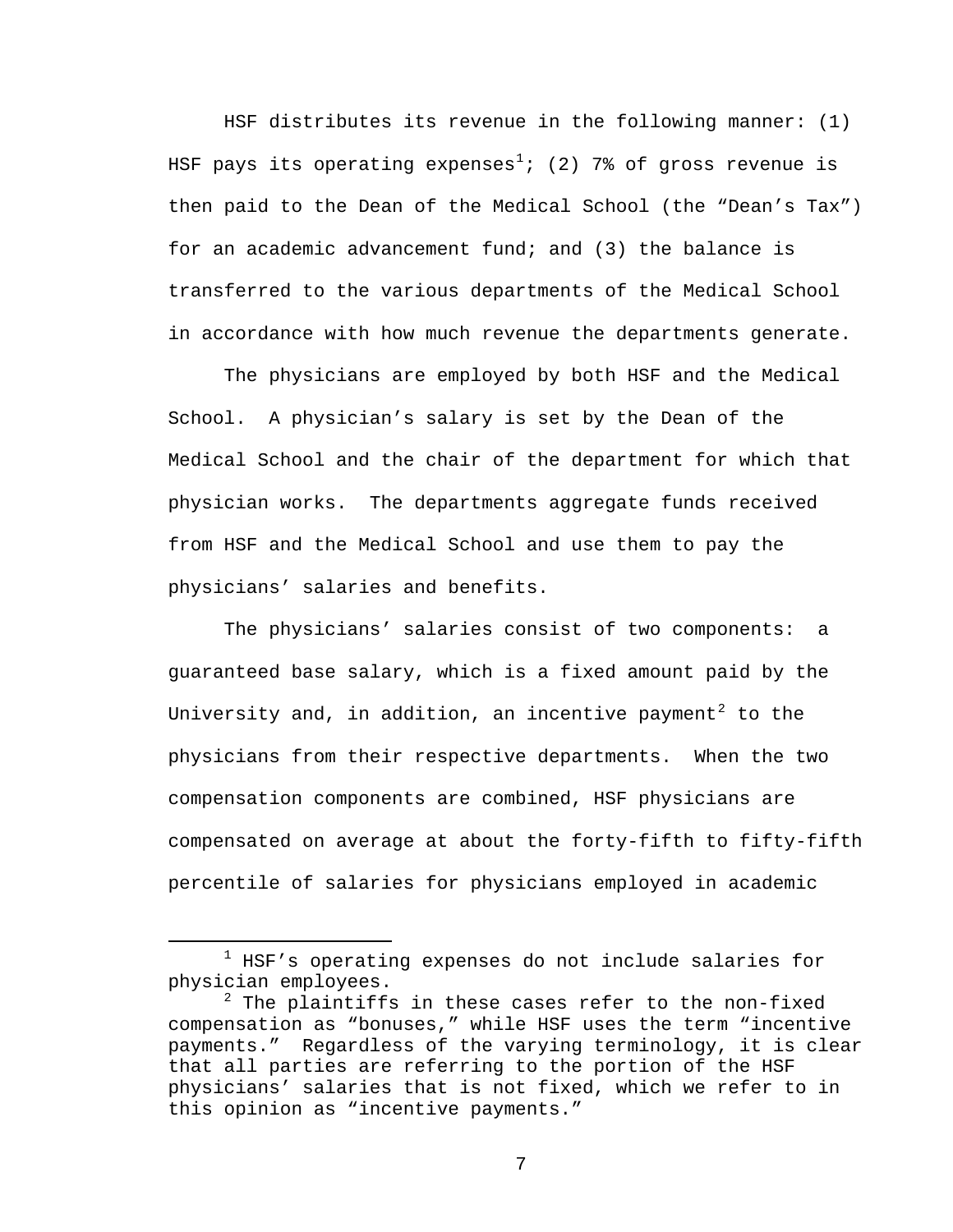medical centers, according to a survey conducted by the American Association of Medical Colleges ("AAMC"). HSF considers this level of income necessary to recruit and retain physicians.

## 4. Tax Classification

 In 1980, HSF applied to the United States Internal Revenue Service ("IRS") for recognition of federal income tax exemption under I.R.C. § 501(c)(3). HSF requested a definitive ruling as to the non-private foundation status of HSF under I.R.C. § 509, applying as: (1) a hospital; (2) an organization "normally receiving not more than one-third of its support from gross investment income and more than onethird of its support from contributions, membership fees, and gross receipts from activities related to its exempt functions" under  $\S$  509(a)(2); and (3) an organization "being operated solely for the benefit of or in connection with one or more of the organizations described . . . above" under § 509(a)(3). The IRS determined that HSF was exempt from federal income tax under  $\S$  501(c)(3), and further determined that HSF is a public charity (in other words, it is not a private foundation) because it is a § 509(a)(3) organization. HSF's tax-exempt status is based upon its function as a supporting organization of the University, which is a state agency. However, HSF presented expert testimony at the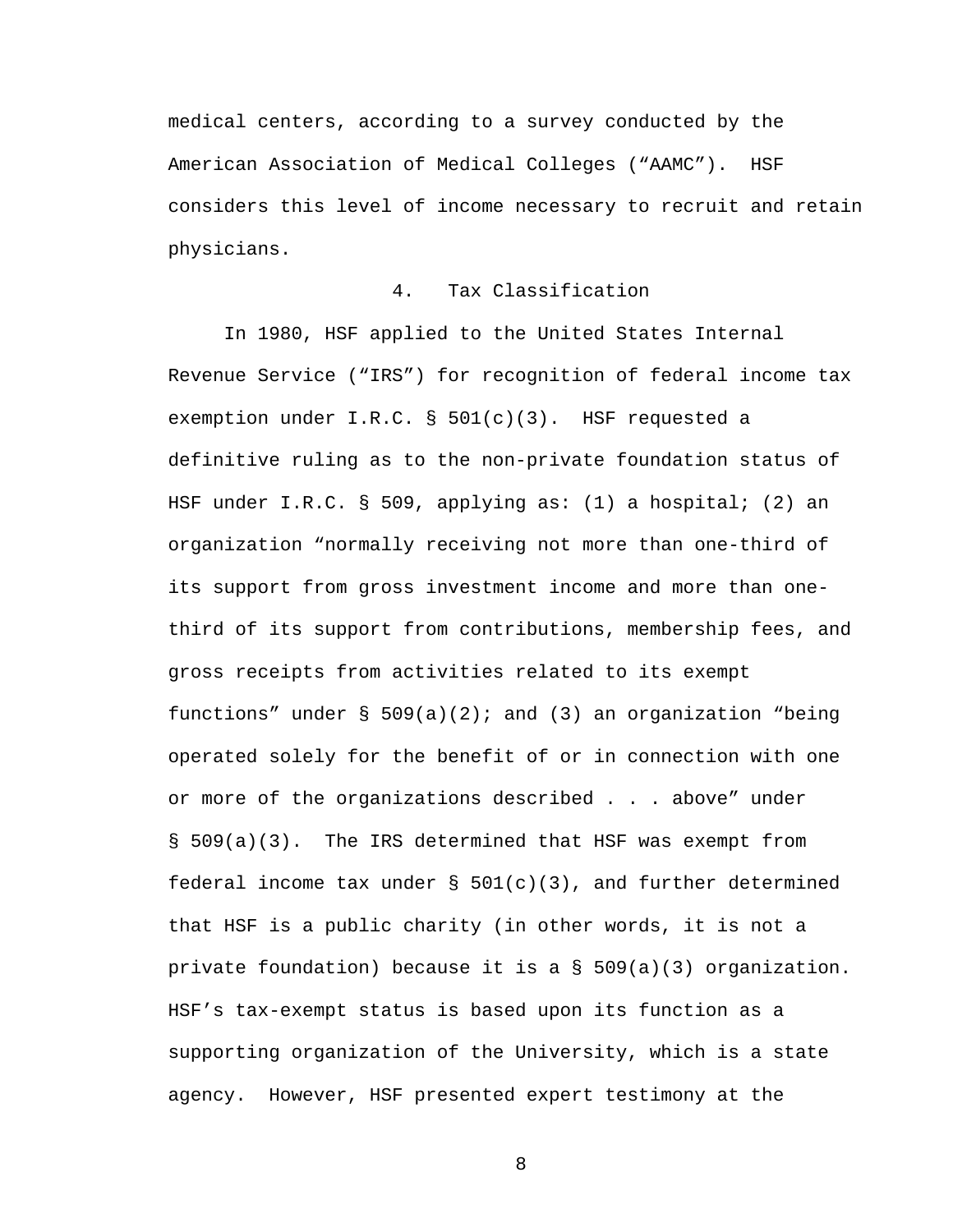hearing in MacArthur that the IRS's determination that HSF is a § 509(a)(3) organization does not mean that it would not have qualified as a § 509(a)(2) organization.

# B. Proceedings Below

# 1. Howards v. Searcy and University of Virginia Health Services Foundation v. Morris

 Willard and Lisa Searcy (collectively, "Searcy"), as Administrators of the estate of their daughter, Cara Leigh Searcy ("Cara Leigh"), filed a motion for judgment against Dr. Stuart Howards ("Dr. Howards") and Dr. Carl Lynch ("Dr. Lynch") in the Circuit Court of the City of Charlottesville. Searcy alleged that Dr. Howards and Dr. Lynch, who were employees of HSF, acted negligently in commencing surgery on Cara Leigh without reviewing a laboratory analysis of her blood. Searcy alleged that as a direct and proximate cause of Dr. Howards' and Dr. Lynch's negligence, Cara Leigh died. Dr. Howards and Dr. Lynch jointly filed a special plea of charitable immunity.

 Hunter Morris ("Morris"), by his next friends and parents Elizabeth and David Morris, filed a motion for judgment against HSF, Dr. Jennifer Wenger ("Dr. Wenger"), Dr. Barbara Head ("Dr. Head"), and Dr. James Ferguson ("Dr. Ferguson") jointly and severally in the Circuit Court of the City of Charlottesville. Dr. Wenger, Dr. Head, and Dr. Ferguson were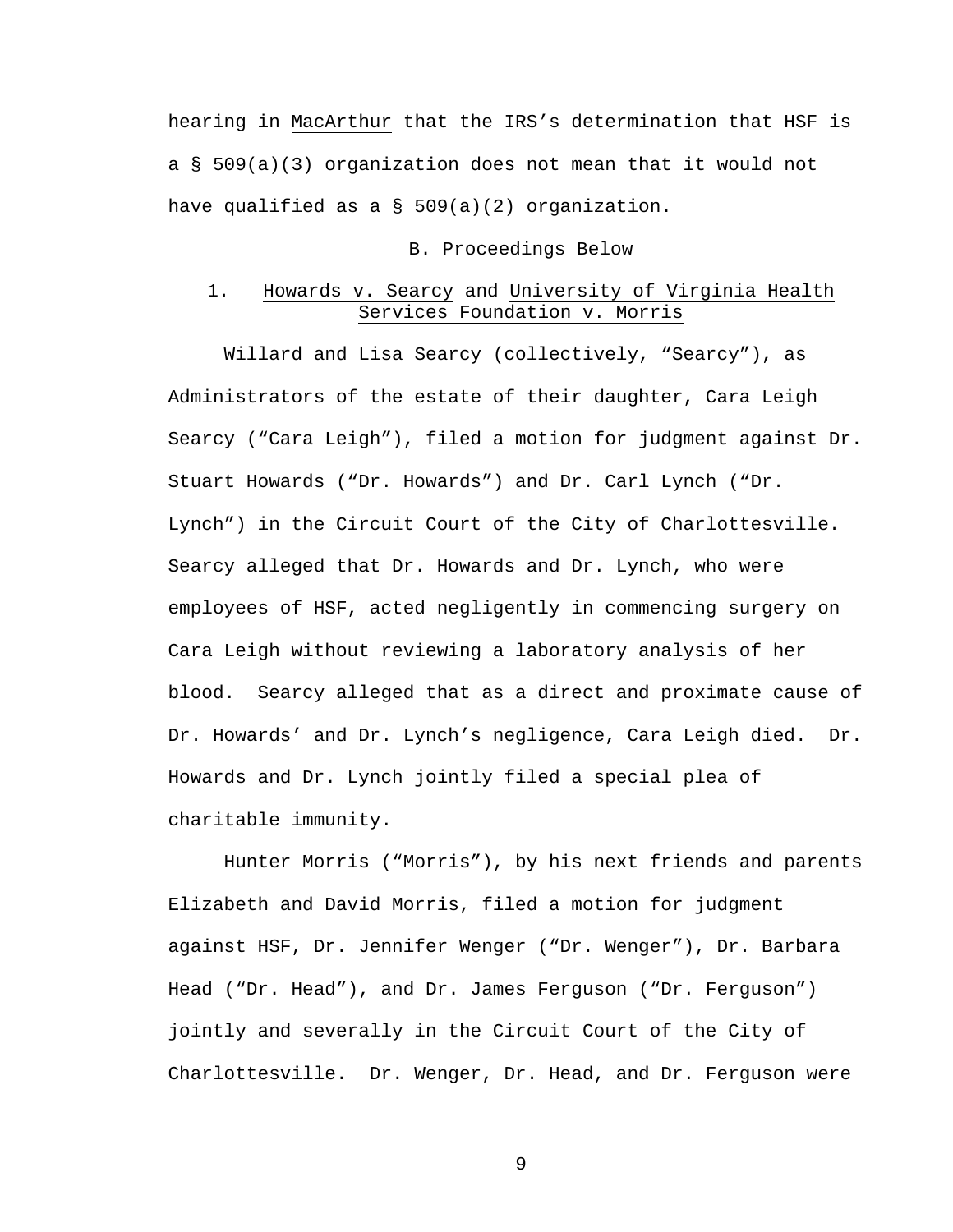physicians employed by HSF. Morris alleged that Dr. Wenger, Dr. Head, and Dr. Ferguson negligently failed to deliver Morris before he suffered irreversible brain damage in utero. Morris alleged that as a direct result of their negligence, he suffers from cerebral palsy, mixed, spastic quadriplegia with dystonia, sensorineural hearing loss, and developmental delay. Additionally, Morris alleged that HSF was vicariously liable for the negligence of Dr. Wenger, Dr. Head, and Dr. Ferguson. HSF, Dr. Wenger, Dr. Head, and Dr. Ferguson jointly filed special pleas of charitable immunity.

 Judge Edward L. Hogshire ordered that the special pleas in Searcy's and Morris's cases be heard at a consolidated hearing.<sup>[3](#page-9-0)</sup> Judge Hogshire held that HSF does not qualify for charitable immunity and denied the defendants' special pleas in both cases. HSF appeals Judge Hogshire's interlocutory order denying its special pleas in Morris v. HSF and Howards v. Searcy to this Court pursuant to Code § 8.01-670.1 on five assignments of error:

- 1. The trial court erred by extending the application of Va. Code § 8.01-38 to support its decision to deny HSF charitable immunity.
- 2. The trial court improperly created and applied a beneficiary focused "balancing test" which does not apply

<span id="page-9-0"></span> $\overline{\phantom{a}}$  3  $3$  The hearing also addressed the special plea filed in Ringheim v. University of Virginia Health Services Foundation, et al., a case that is not before us on appeal.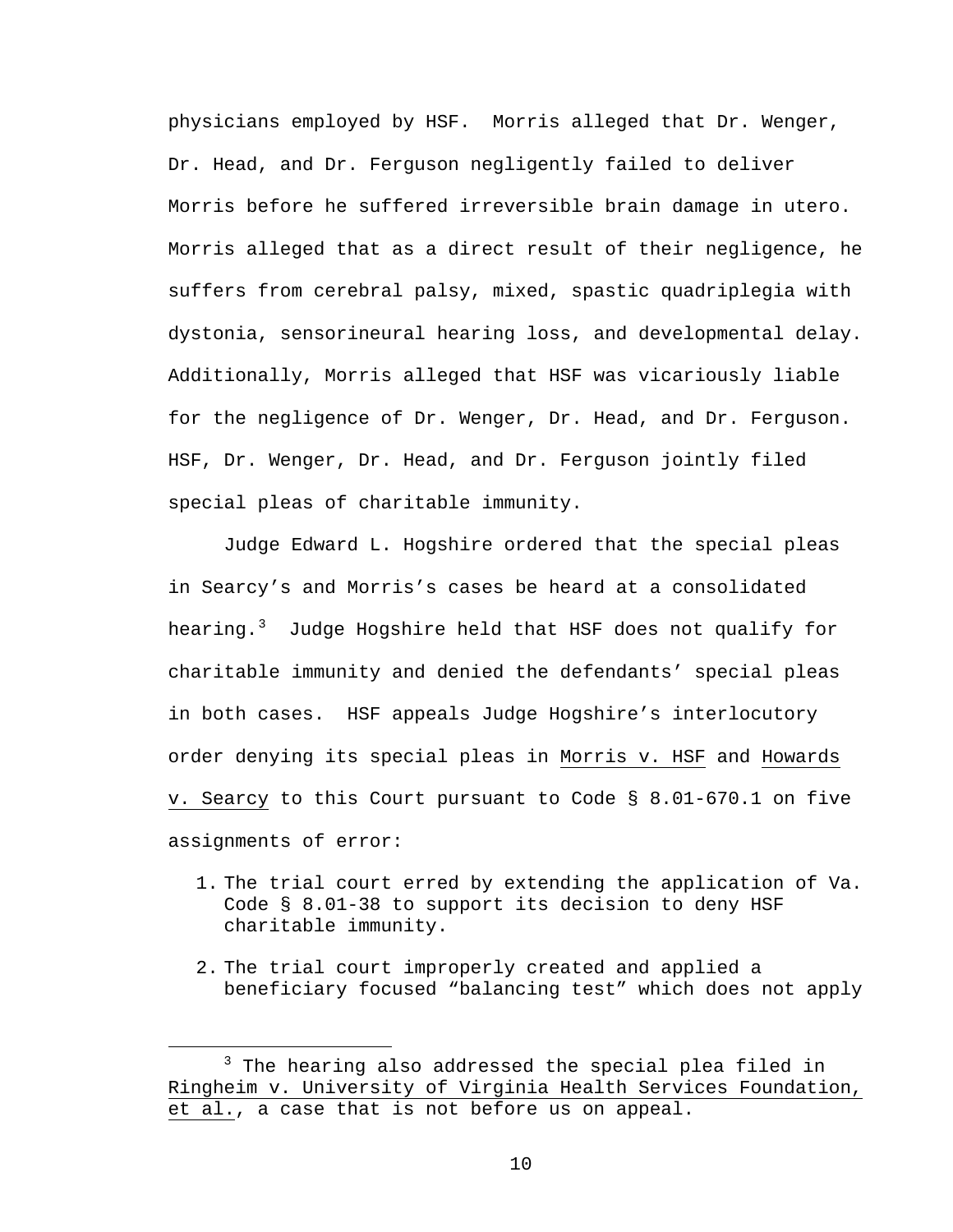to whether HSF is a charitable organization under Virginia law.

- 3. The trial court erred by focusing on physician compensation, which has no place in the analysis of whether HSF is a charitable organization or operates consistent with its charitable purpose.
- 4. The trial court erred by misapplying the ten factors listed in Ola [v. YMCA of South Hampton Roads, Inc., 270 Va. 550, 621 S.E.2d 70 (2005)] and, as a result, finding that HSF did not operate consistent with its acknowledged charitable purposes.
- 5. The trial court erred by denying the appellants' Plea of Charitable Immunity.

# 2. MacArthur v. University of Virginia Health Services Foundation

 Crystal Ann MacArthur ("MacArthur"), by her next friend Deborah Ann York, filed a motion for judgment against HSF in the Circuit Court of the City of Charlottesville. MacArthur alleged that physicians employed by HSF negligently delayed emergency surgery to treat her shunt malfunction. MacArthur alleged that as a direct and proximate result of the physicians' negligence, she suffered permanent vision loss. Additionally, MacArthur alleged that HSF was vicariously liable for the individual physicians' negligence. HSF filed a special plea of charitable immunity. Judge Randy I. Bellows held that HSF enjoys charitable immunity and sustained HSF's special plea.

MacArthur appeals Judge Bellow's grant of HSF's special plea and dismissal of the case to this Court pursuant to Code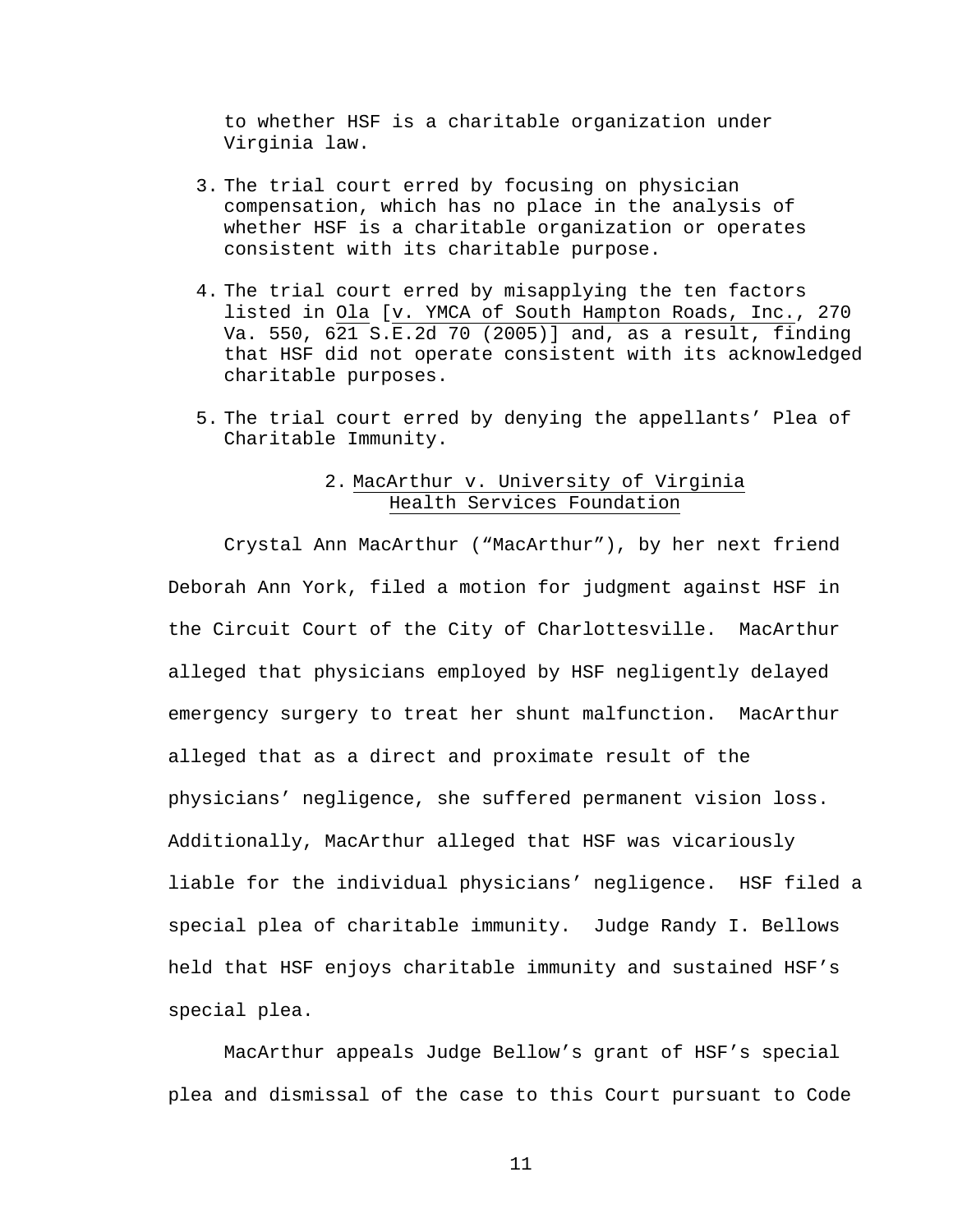§ 8.01-670 on one assignment of error: "The trial court erroneously sustained the foundation's plea of charitable immunity and dismissed this action."

### II. Analysis

### A. Code § 8.01-38

"The doctrine of charitable immunity 'is firmly embedded in the law of this Commonwealth and has become a part of the general public policy of the State.' " Ola, 270 Va. at 555, 621 S.E.2d at 72 (quoting Memorial Hosp. v. Oakes, 200 Va. 878, 889, 108 S.E.2d 388, 396 (1959)). Our previous discussions of charitable immunity have grounded the doctrine in part in the "public policy that the resources of charitable institutions are better used to further the institution's charitable purposes, than to pay tort claims lodged by the charity's beneficiaries." Id. Additionally, we have upheld the doctrine of charitable immunity so as to preserve the spirit and intent of philanthropic gifts made by the public to charitable institutions and so that "that much of the burden [borne by those gifts will not be] again cast upon the public." Hill v. Leigh Mem'l Hosp., Inc., 204 Va. 501, 507, 132 S.E.2d 411, 415 (1963).

The doctrine of charitable immunity in Virginia is limited. A charitable institution is immune from liability to beneficiaries for acts of ordinary negligence by its servants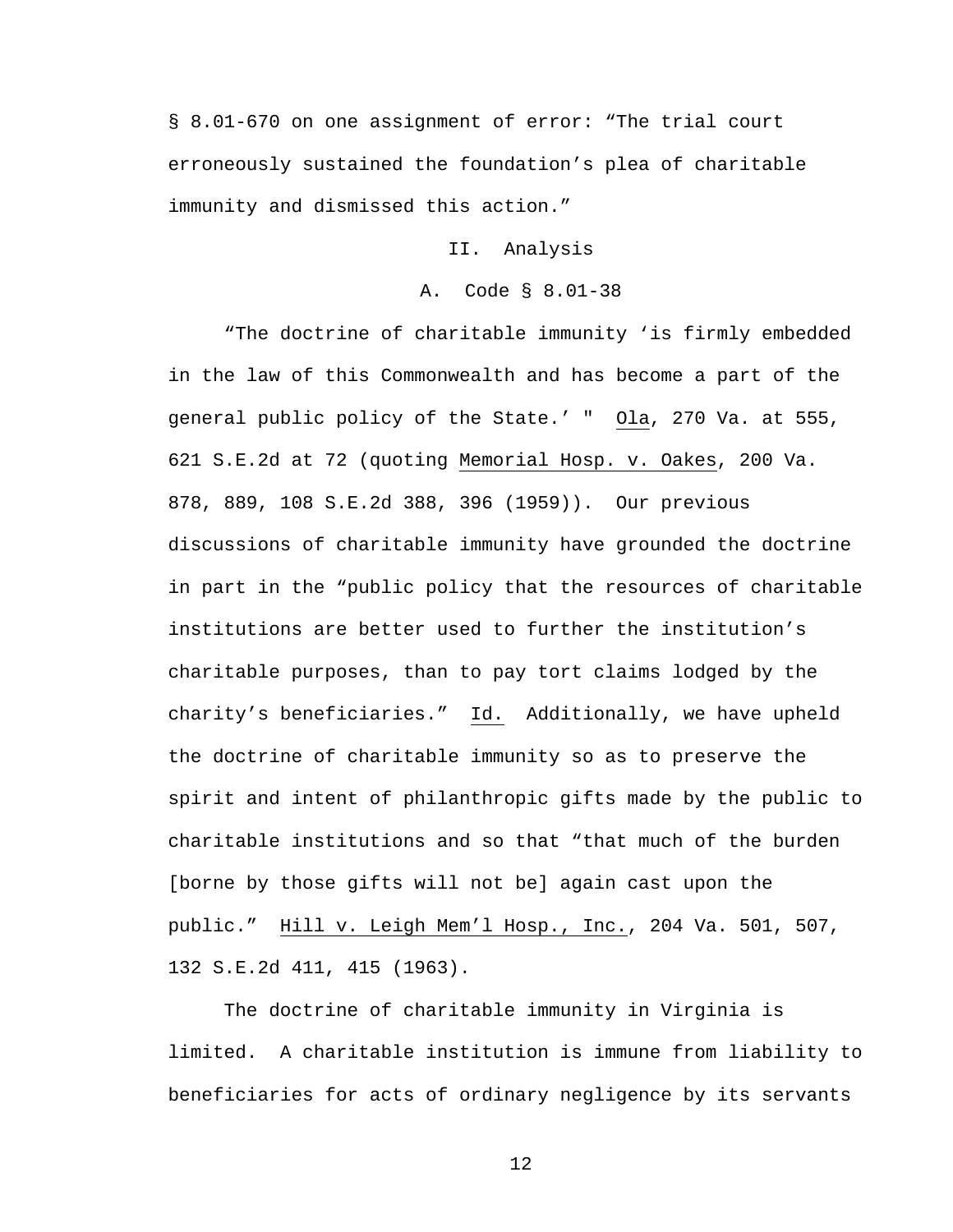or agents, but may be liable for ordinary negligence in the selection and retention of its servants or agents. Bailey v. Lancaster Ruritan Rec. Ctr., Inc., 256 Va. 221, 224, 504 S.E.2d 621, 622 (1998). Charitable immunity applies only to claims of negligence asserted by those who accept the charitable institution's benefits. A charitable institution is not immune from liability to invitees or strangers with no beneficial relationship to the institution. Thrasher v. Winand, 239 Va. 338, 340-41, 389 S.E.2d 699, 701 (1990). A charitable institution is not immune for acts of gross negligence or willful or wanton negligence, as "such conduct can never be characterized as an attempt . . . to carry out the mission of the charity to serve its beneficiaries." Cowan v. Hospice Support Care, Inc., 268 Va. 482, 488, 603 S.E.2d 916, 919 (2004).

 In addition to the judicial limitations on charitable immunity, the General Assembly has limited charitable immunity in certain instances. One such limitation is Code § 8.01-38, which denies charitable immunity to most hospitals:

Hospital as referred to in this section shall include any institution within the definition of hospital in § 32.1-123.

No hospital, as defined in this section, shall be immune from liability for negligence or any other tort on the ground that it is a charitable institution unless (i) such hospital renders exclusively charitable medical services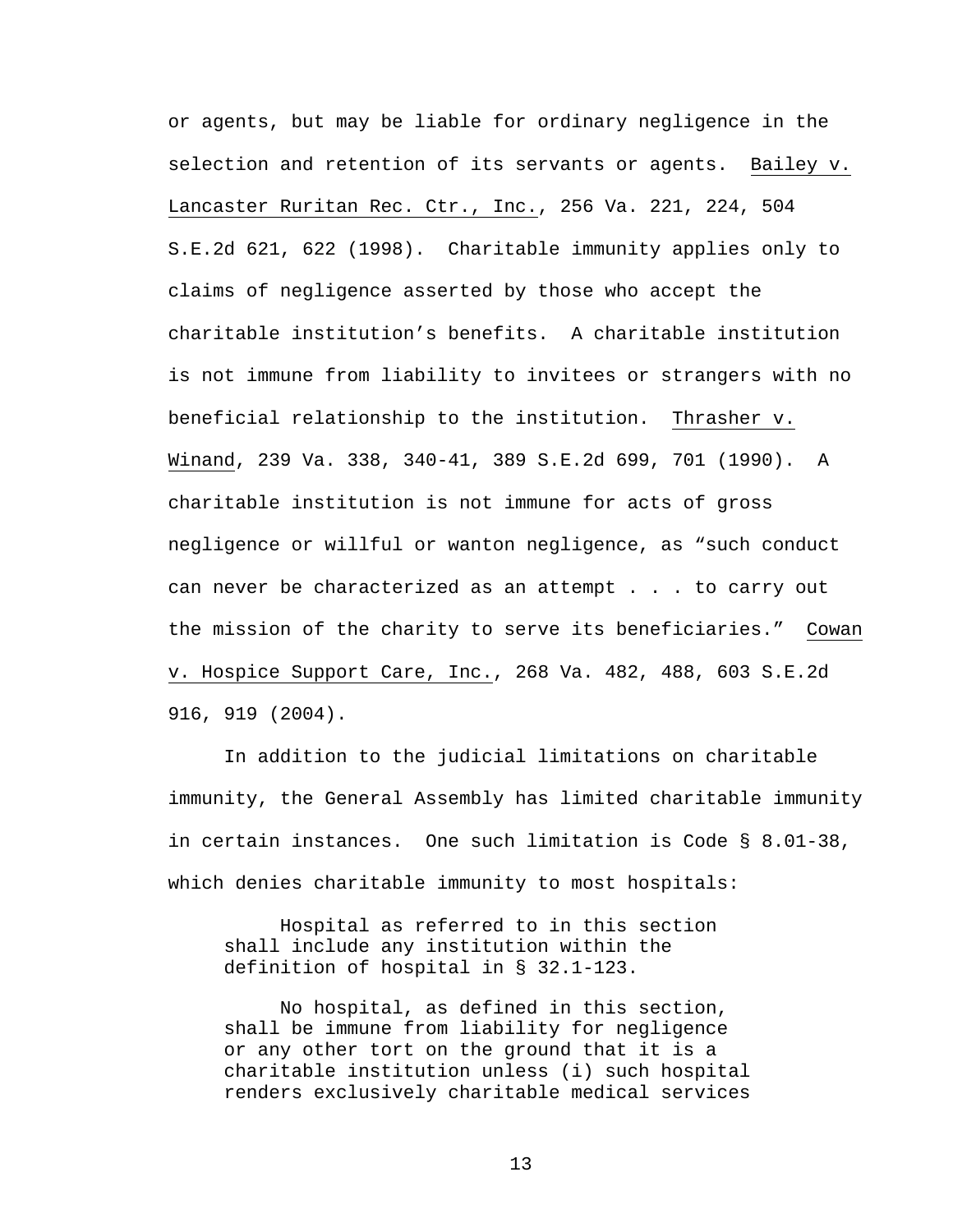for which service no bill for service is rendered to, nor any charge is ever made to the patient or (ii) the party alleging such negligence or other tort was accepted as a patient by such institution under an express written agreement executed by the hospital and delivered at the time of admission to the patient or the person admitting such patient providing that all medical services furnished such patient are to be supplied on a charitable basis without financial liability to the patient. . . .

Code § 8.01-38. Code § 32.1-123 defines "hospital" as

follows:

"Hospital" means any facility licensed pursuant to this article in which the primary function is the provision of diagnosis, of treatment, and of medical and nursing services, surgical or nonsurgical, for two or more nonrelated individuals, including hospitals known by varying nomenclature or designation such as sanatoriums, sanitariums and general, acute, rehabilitation, chronic disease, short-term, long-term, outpatient surgical, and inpatient or outpatient maternity hospitals.

Code § 32.1-123.

 Whether HSF is a hospital within the meaning of Code §§ 8.01-38 and 32.1-123 is a mixed question of law and fact. The Court reviews this issue de novo. See Uninsured Employer's Fund v. Gabriel, 272 Va. 659, 662-63, 636 S.E.2d 408, 411 (2006). Code § 8.01-38 is in derogation of the common law of charitable immunity and must be "strictly construed and not . . . enlarged in [its] operation by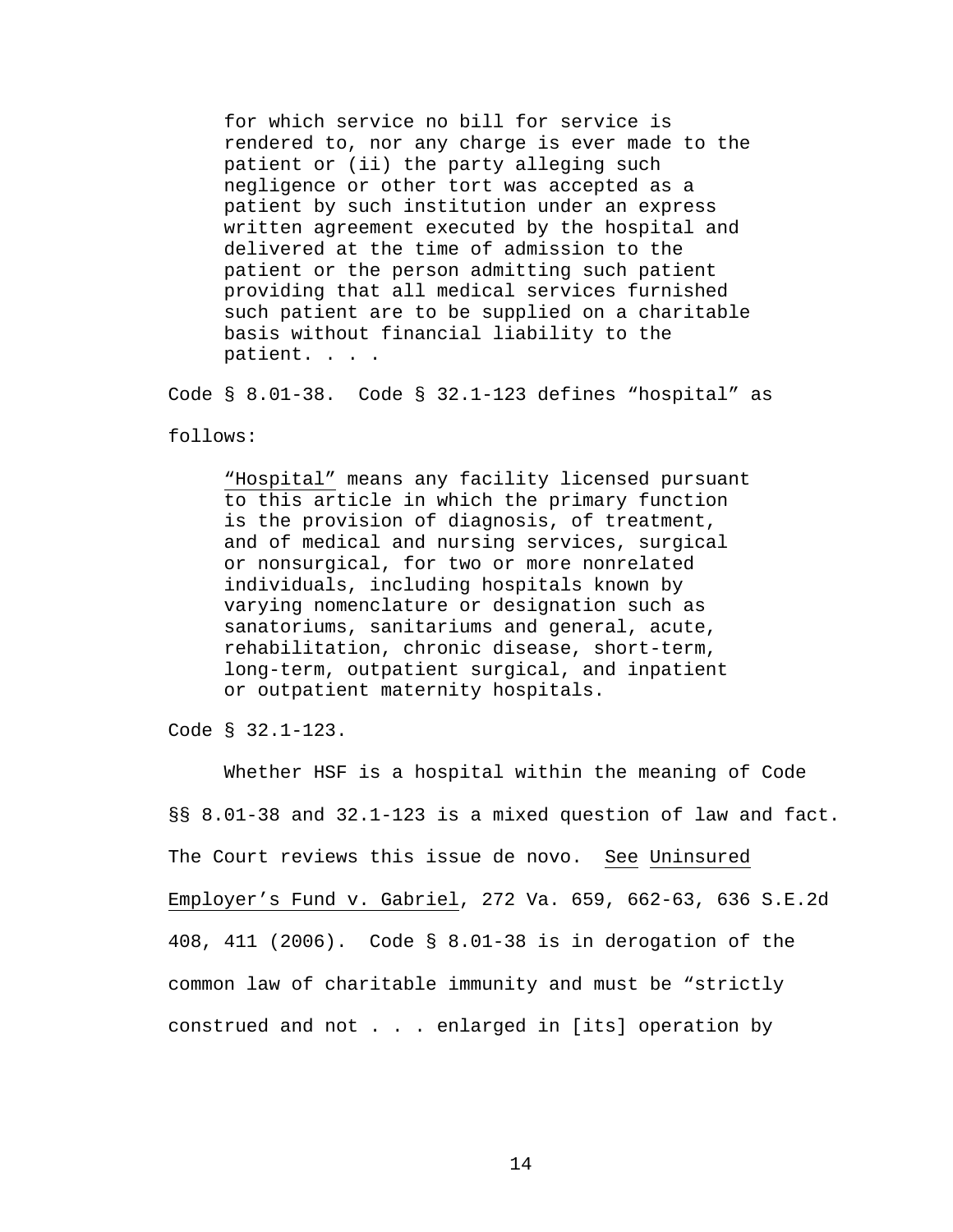construction beyond [its] express terms." Schwartz v. Brownlee, 253 Va. 159, 166, 482 S.E.2d 827, 831 (1997).

HSF does not fall under Code §§ 8.01-38 and 32.1-123. Code § 32.1-123 includes in the definition of "hospital" only "facilit[ies] licensed pursuant to this article . . . ." HSF is not licensed pursuant to Code § 32.1-123 et seq. ("Hospital and Nursing Home Licensure and Inspection"). HSF is not currently licensed to operate as a hospital. From its inception, HSF has never applied for or held a license to operate as a hospital or been subject to any type of hospital accreditation.

Because HSF does not come within the definition of "hospital" in Code § 32.1-123, it does not fall within the scope of Code § 8.01-38's denial of charitable immunity to hospitals. The Morris and Howards appellants argue that the trial court erroneously extended the application of Code § 8.01-38 to deny charitable immunity to HSF. The trial court noted that

[a]lthough the statute does not include medical foundations when defining hospitals, it clearly expresses the legislative policy to limit charitable immunity in the traditional halls of medicine, and no distinguishing factor suggests a more generous approach to medical foundations that engage in the same activities and hire the same physicians as hospitals.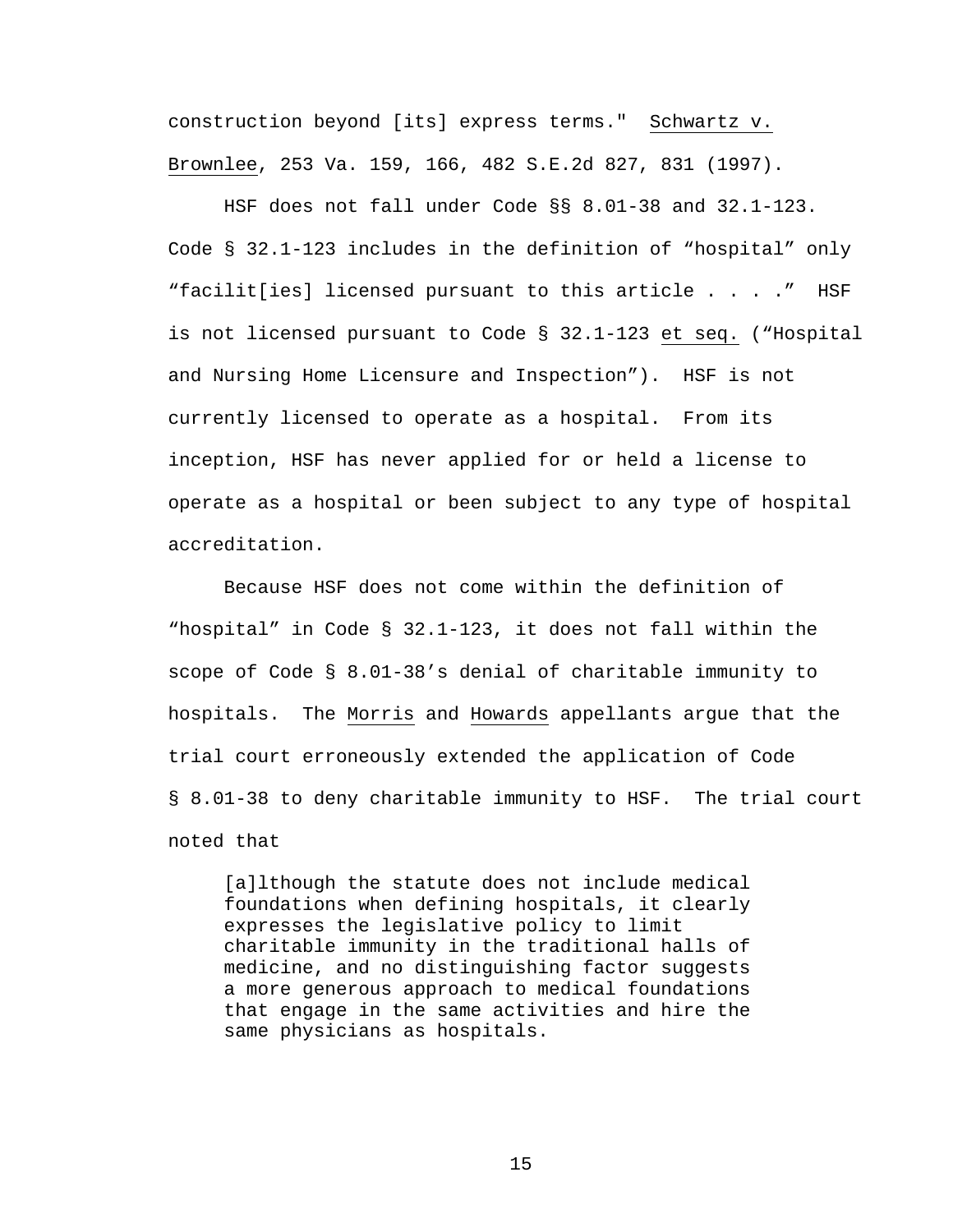This comment by the trial court does not extend the application of Code § 8.01-38 to medical foundations, but only noted the legislative intent behind the statute as further support for his application of the Ola factors to HSF.

### B. The Ola Test

Whether HSF is eligible for common law charitable immunity from tort liability is a mixed question of law and fact that is reviewed de novo. This Court recently articulated the test for charitable immunity in Ola v. YMCA of South Hampton Roads, Inc.:

To establish charitable immunity as a bar to tort liability, an entity must prove at least two distinct elements. The absence of either element makes the bar of charitable immunity inapplicable. First, the entity must show it is organized with a recognized charitable purpose and that it operates in fact in accord with that purpose. In conducting this inquiry, Virginia courts apply a two-part test, examining (1) whether the organization's articles of incorporation have a charitable or eleemosynary purpose and (2) whether the organization is in fact operated consistent with that purpose.

Second, assuming the entity has met the foregoing test, it must then establish that the tort claimant was a beneficiary of the charitable institution at the time of the alleged injury.

Ola, 270 Va. at 556, 621 S.E.2d at 72-73 (internal citations and quotations omitted). For the first element,

[i]f an organization's charter sets forth a charitable or eleemosynary purpose, there is a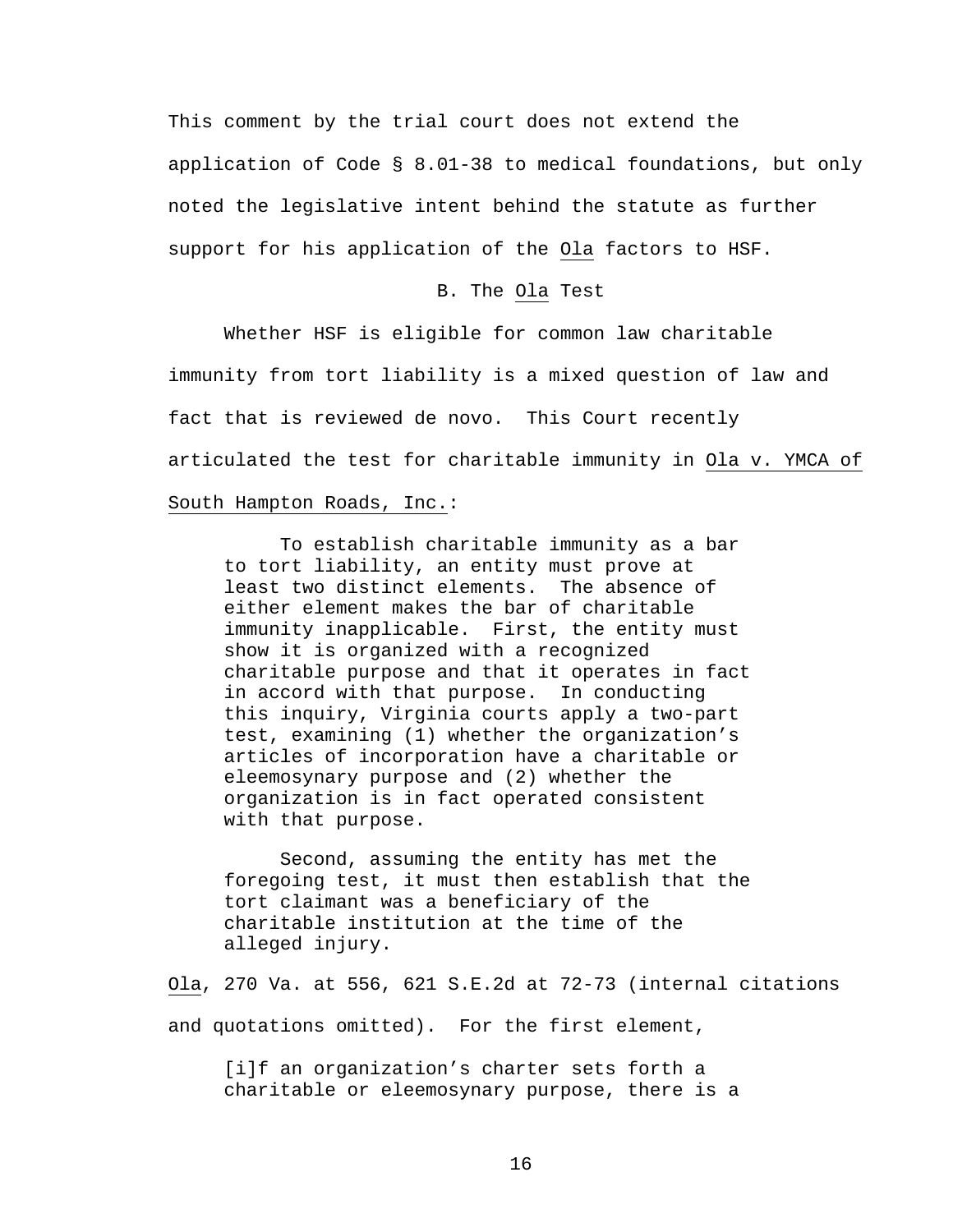rebuttable presumption it operates as a charitable institution in accordance with that purpose. However, if the manner in which the organization actually conducts its affairs is not in accord with the charitable purpose, then the presumption may be rebutted and the bar of charitable immunity does not apply.

Id. at 557, 621 S.E.2d at 73 (internal citations omitted). We articulated ten factors that are indicative of whether a charitable organization operates in fact with a charitable purpose:

(1) Does the entity's charter limit the entity to a charitable or eleemosynary purpose? (2) Does the entity's charter contain a notfor-profit limitation? (3) Is the entity's financial purpose to break even or earn a profit? (4) Does the entity in fact earn a profit, and if so, how often does that occur? (5) If the entity earns a profit (a surplus beyond expenses) must that be used for a charitable purpose? (6) Does the entity depend on contributions and donations for a substantial portion of its existence? (7) Is the entity exempt from federal income tax and/or local real estate tax? (8) Does the entity's provision of services take into consideration a person's ability to pay for such services? (9) Does the entity have stockholders or others with an equity stake in its capital? (10) Are the directors and officers of the entity compensated and if so, on what basis?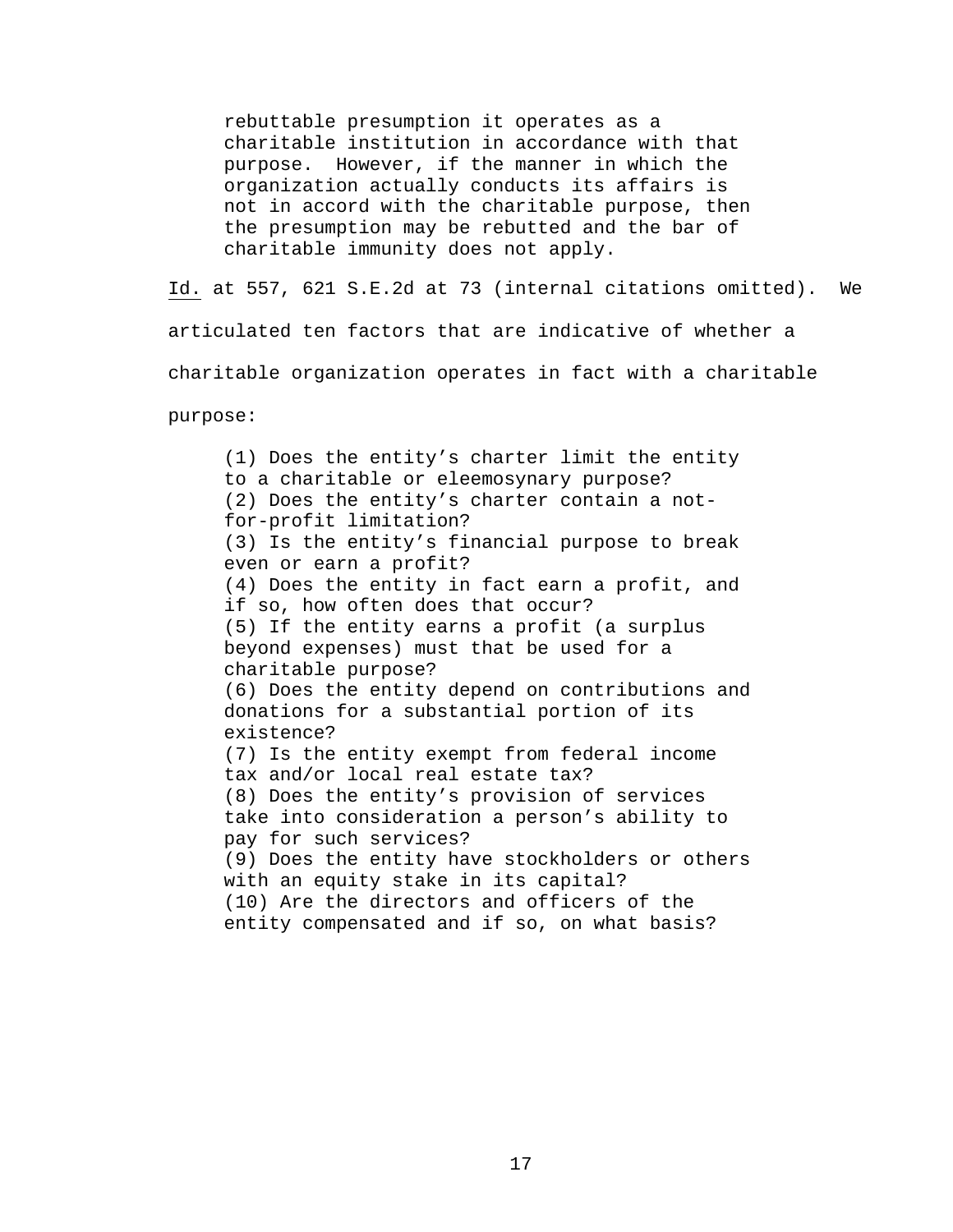Id. at 557 n.1, 621 S.E.2d at 73 n.1 (internal citations omitted). The factors are not exclusive, and no one factor is determinative. Id. at 557, 621 S.E.2d at 73. $<sup>4</sup>$  $<sup>4</sup>$  $<sup>4</sup>$ </sup>

1. Presumption that HSF Operates With a Charitable Purpose

 HSF is entitled to a presumption that it operates as a charitable institution in accordance with the purposes set out in its Articles of Incorporation. The HSF Articles of Incorporation state: "The purposes for which the Foundation is formed are exclusively charitable, scientific and educational, as contemplated by Section  $501(c)(3)$  of the Internal Revenue Code of 1986, as amended." This is similar to the language in the YMCA's articles of incorporation that we found in Ola to create a rebuttable presumption that the YMCA was a charitable organization: "Article II(A) mandates that the YMCA 'shall be operated exclusively for one or more charitable, religious, educational and scientific purposes.' " Id. at 559, 621 S.E.2d at 74. The HSF Articles of Incorporation established the rebuttable presumption that it is a charitable

<span id="page-17-0"></span> $\overline{4}$ <sup>4</sup> The Morris and Howards Appellants argue in assignment of error 2 that the trial court improperly created and applied a "beneficiary focused balancing test" to HSF. The trial court noted that "[t]he closing inquiries of Ola probe the charitableness of an organization by asking whether it primarily benefits those who run it or those it serves." In doing so, the trial court did not create or apply a beneficiary-focused balancing test, but summarized the Ola factors it had previously discussed, finding that the structure of HSF most benefits those with a financial stake in HSF: the physicians employed by HSF.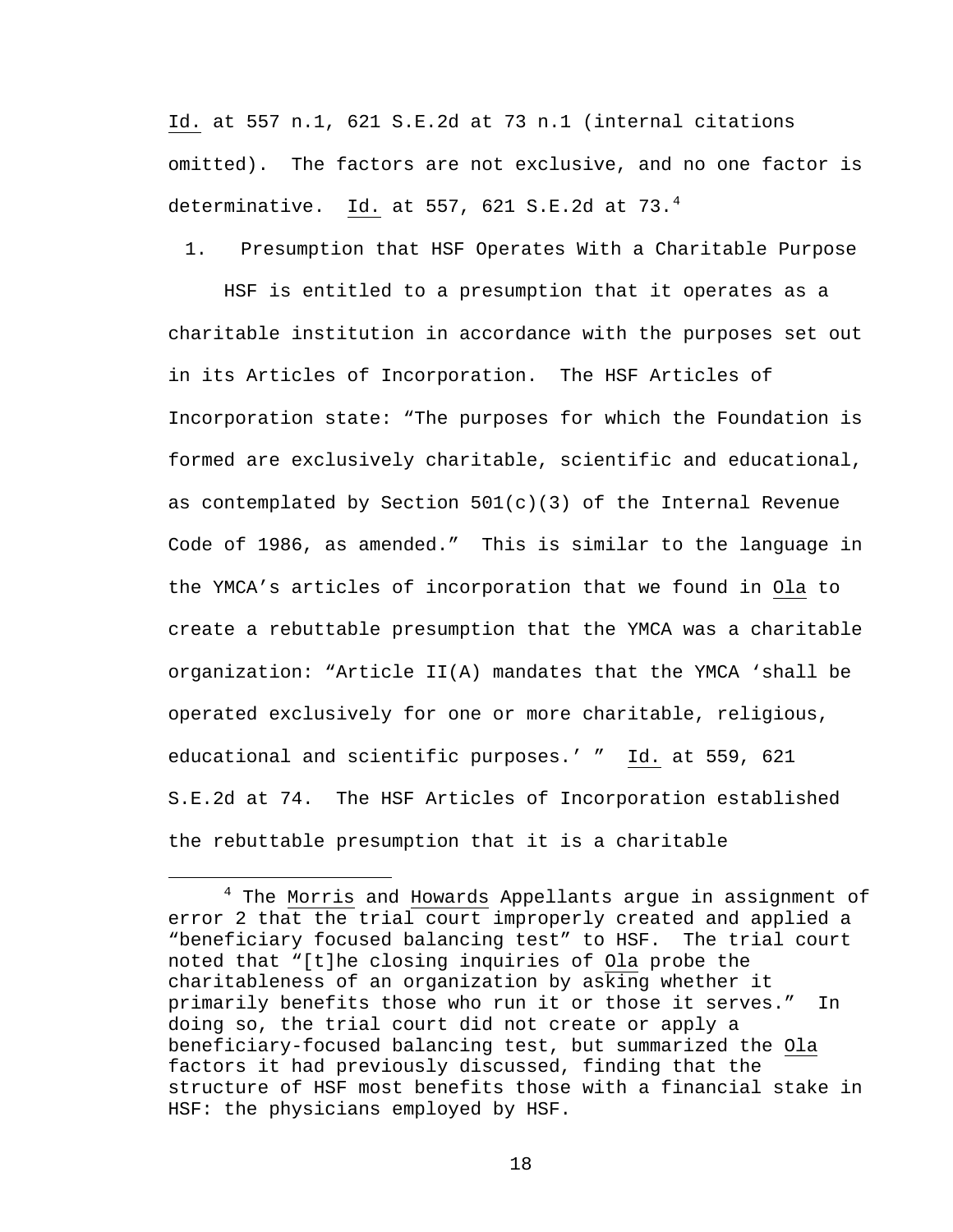organization. The plaintiffs in the respective cases then had the burden of rebutting the presumption. Id. at 561, 621 S.E.2d at 75.

# 2. Rebuttal of Presumption

 Though entitled to the presumption, "[i]f the manner in which [HSF] actually conducts its affairs is not in accord with the charitable purpose, then the presumption may be rebutted and the bar of charitable immunity does not apply." Id. at 557, 621 S.E.2d at 73. In Ola, we articulated ten factors that are indicative of whether an organization operates in fact with a charitable purpose. The factors "are not exclusive and the presence or absence of any particular factor is not determinative." Id. The Morris and Howards appellants argue in assignment of error 4 that the trial court misapplied the Ola factors to find that HSF does not operate as a charitable institution.

"In the final analysis, whether an entity operates as a charity turns on the facts of each case  $\ldots$  . . . " Id. In this case, we find the following four factors determinative of the conclusion that HSF does not operate in fact with a charitable purpose: (a) HSF was created to correct billing and collection problems; (b) the ratio of HSF's revenue compared to the cost of its charitable work is substantially disproportionate; (c) HSF's incentive payment structure is functionally a profit-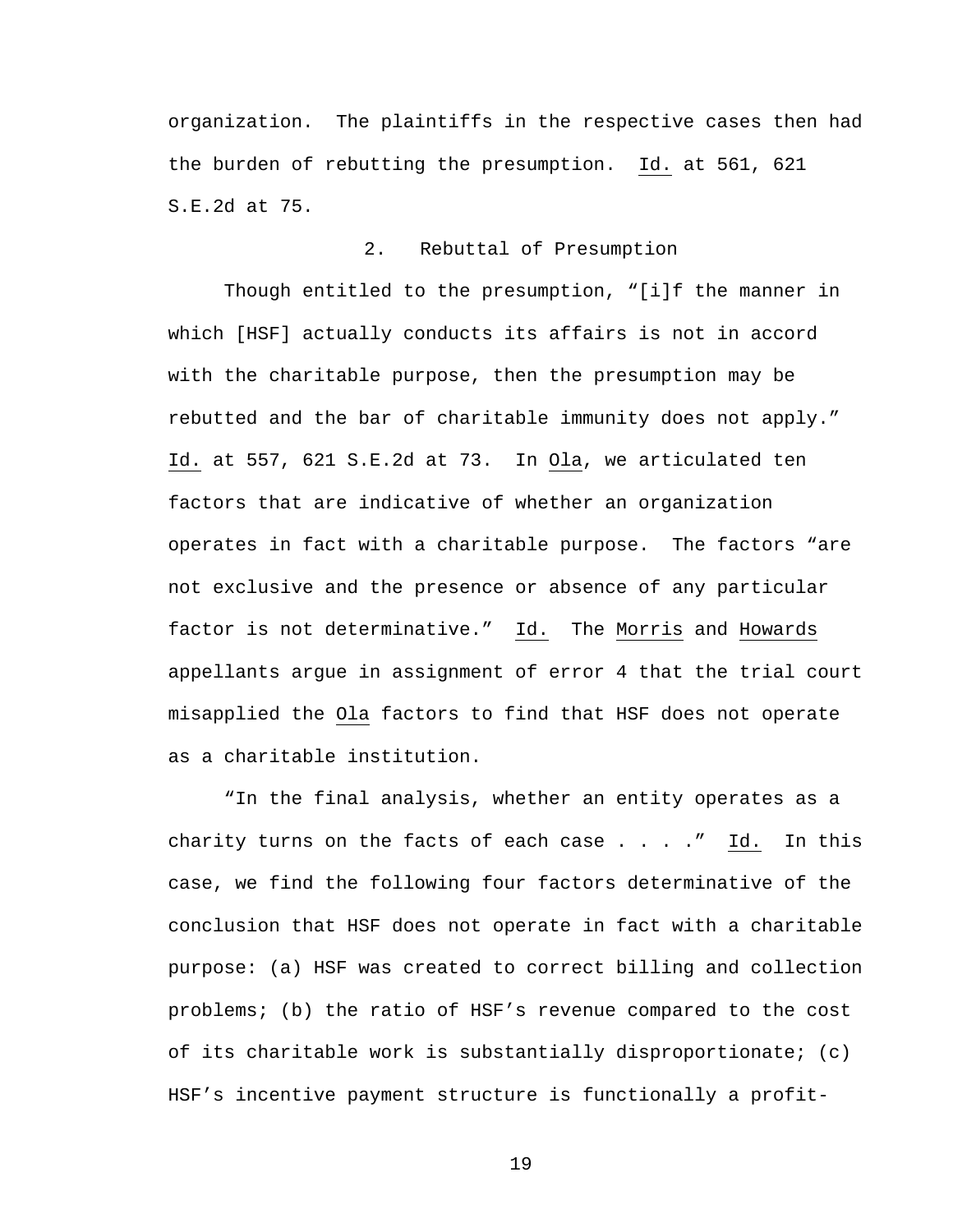based bonus system, much like a for-profit enterprise; and (d) HSF does not accept charitable gifts.

### (a) Creation of HSF

 The founding Chief Executive Officer of HSF, William Edgar Carter, Jr., testified that a primary reason for the creation of HSF was to improve the billing system that was used to collect fees for the clinical services of the physicians employed by the Medical School. The billing system used at the time was inadequate, such that not enough money was being collected and not enough revenue was returned to the Medical School. HSF's primary goal at inception was to find, set up, and operate a new billing system to collect more of the receivables generated by providing patient care.

 The record reflects that the HSF Billings and Collections Department employs 115 people. Of those people, five fulltime employees (four collectors and one clerical employee) are involved in the legal collection unit. In addition, HSF contracts with an attorney that represents HSF if it goes to trial for collections purposes.

 Once a week, a representative from the legal collection unit goes to the Charlottesville General District Court to file warrants in debt. From 2001 to 2005, HSF filed 16,158 warrants in debt and obtained 5,885 judgments. In those years, HSF sought \$124,108,445 and collected \$7,009,718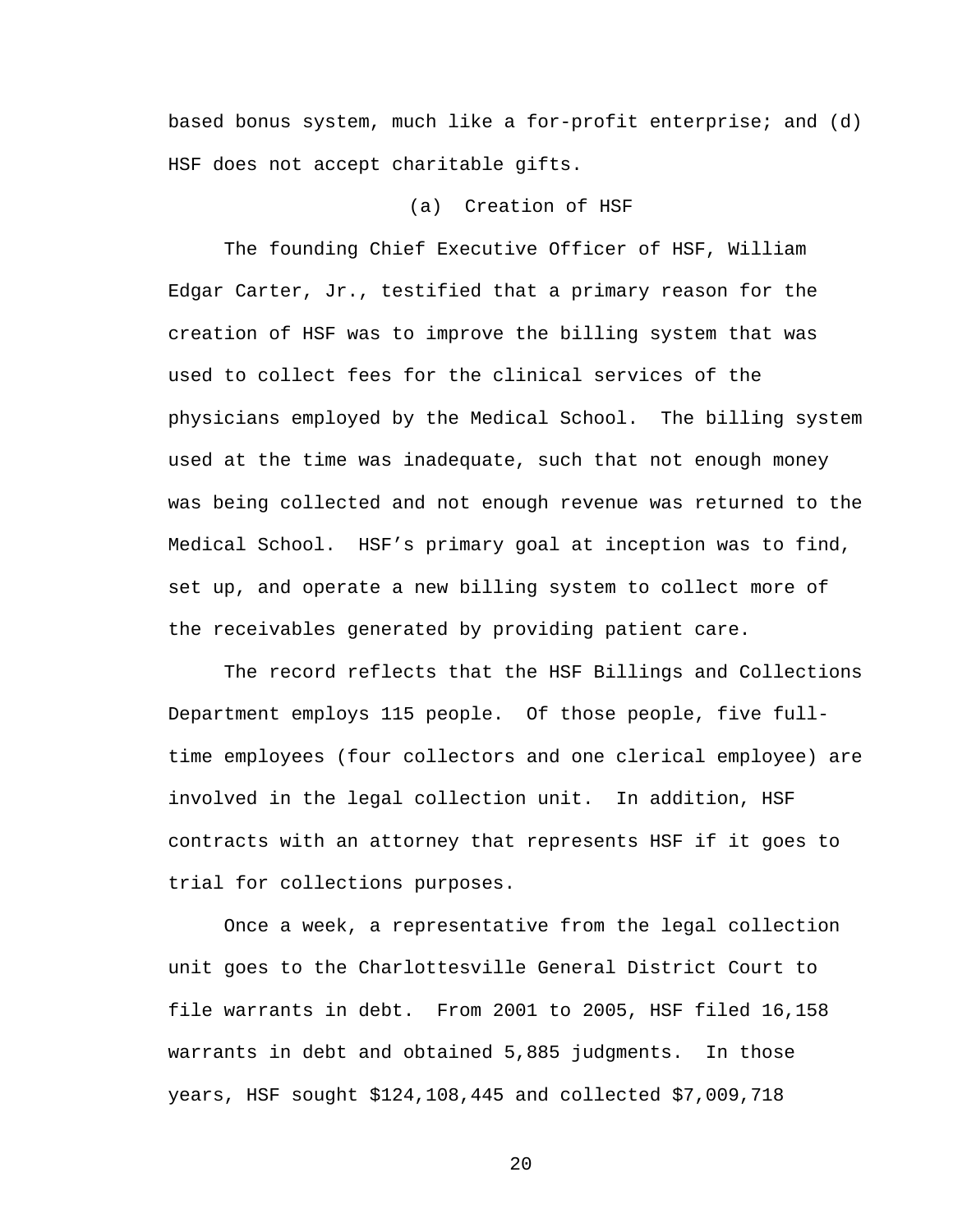through these efforts. HSF expended an estimated 45,760 employment hours in "efforts to obtain legal collection of payment[s] on behalf of HSF" between 2001 and 2005.

 HSF was created to increase the amount of revenue received by the Medical Center and aggressively pursues legal collections. The magnitude of these practices suggests that HSF operates more like a for-profit business with a financial purpose of earning a profit than a charitable organization.

(b) Ratio of Revenue to Cost of Charitable Work

 In 2005, HSF's total revenue from billing for patient services, reimbursements from the University for services provided to the Medical Center, and "other miscellaneous revenue" was \$216,780,000, with additional income from investments and gains from sales of capital assets of \$9,118,000. HSF's financial statements show foregone collections of approximately \$22.5 million in 2005 as a result of providing medical care to indigent patients. Haws testified that this figure reflects the amount that would have been billed if collection efforts had not been waived for indigency. However, Haws testified that HSF usually collects only about thirty-five to thirty-eight percent of the amount billed from insurance companies and paying patients. Therefore, by treating medically indigent patients in 2005,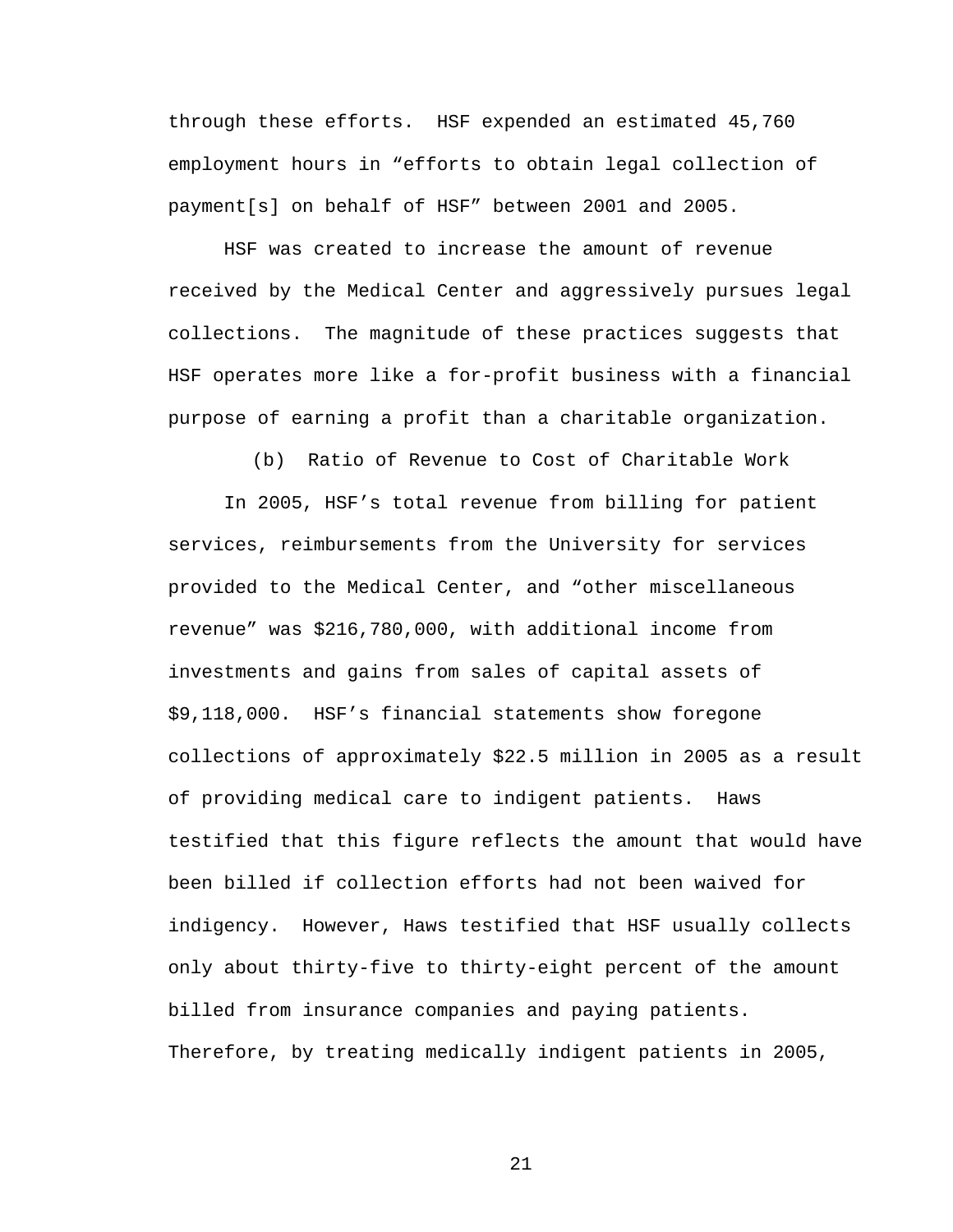HSF actually failed to receive approximately \$7-8 million in collections.

 Moreover, the Commonwealth reimburses the University up to the level of the costs of treating indigent patients. In 2005, the Commonwealth reimbursed the University \$5.5 million, which was transferred to the faculty (the physicians employed by HSF) as compensation. Taking into account the Commonwealth's reimbursement, Haws testified that HSF's actual shortfall in 2005 was only about \$1.5 million as a result of providing medical care to indigent patients. The ratio of this shortfall to HSF's total revenue and other income of \$225,898,000 in 2005 is only about 0.66%. The minimal cost of HSF's charity work as compared to its income illustrates how small a portion of HSF's work is charitable.

(c) Physician Incentive Payments

The Morris and Howards appellants argue in assignment of error 3 that the trial court erred by focusing on physician compensation, which is not a factor under Ola. The trial court in these cases was concerned with the manner in which HSF's surplus is distributed. The trial court found that the incentive payment system, by which a large part of HSF's revenue is distributed to its physician employees, was "diametrically opposed" to the model of how a charitable institution uses its profit or surplus. HSF's method of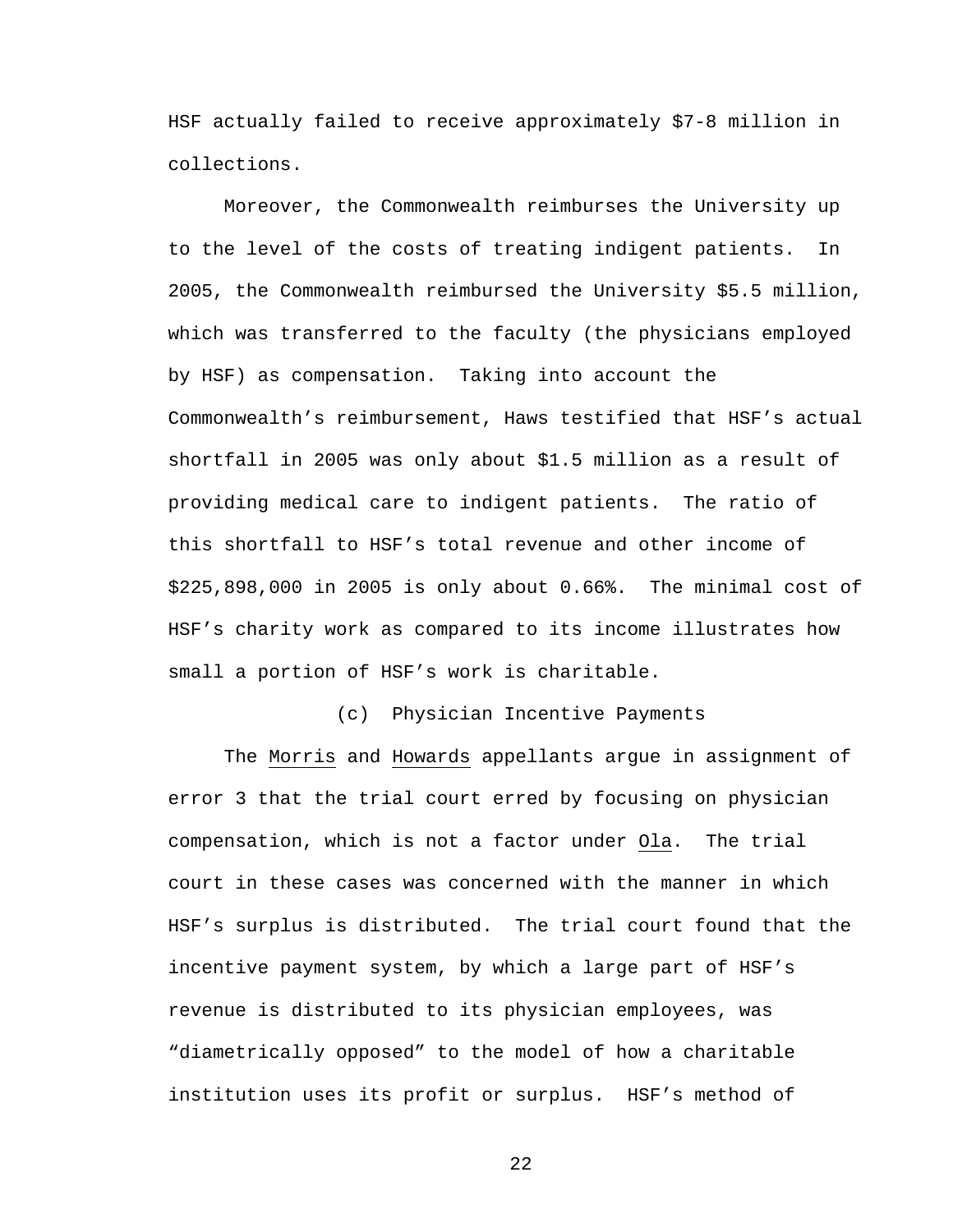revenue distribution, not the amount, was the subject of the trial court's analysis. This analysis is clearly relevant to whether an institution operates in accordance with its stated charitable purpose. Ola, 270 Va. at 562, 621 S.E.2d at 76.

 After HSF pays its operating expenses and the Dean's Tax, the balance of HSF's revenue is transferred to the various departments of the Medical School, depending on which departments generate the revenue. The departments group this revenue with money from the Medical School and use it to pay physician salaries and benefits. A department may then pay out incentive payments to the physicians who work for the department.

 HSF spends an average of \$12 to 17 million a year in incentive payments. When the incentive payments are added to the fixed compensation paid to the physicians, the physicians are compensated on average at about the forty-fifth to fiftyfifth percentile of the AAMC survey of salaries for physicians employed in academic medical centers. We recognize that this level of payment is necessary to recruit and retain talented physicians. The Medical Center is a world-class medical facility, in large part because of the high quality of the physicians employed by HSF. However, what is important to this analysis is not the reason the physicians are paid at a certain level or whether it is necessary to recruit and retain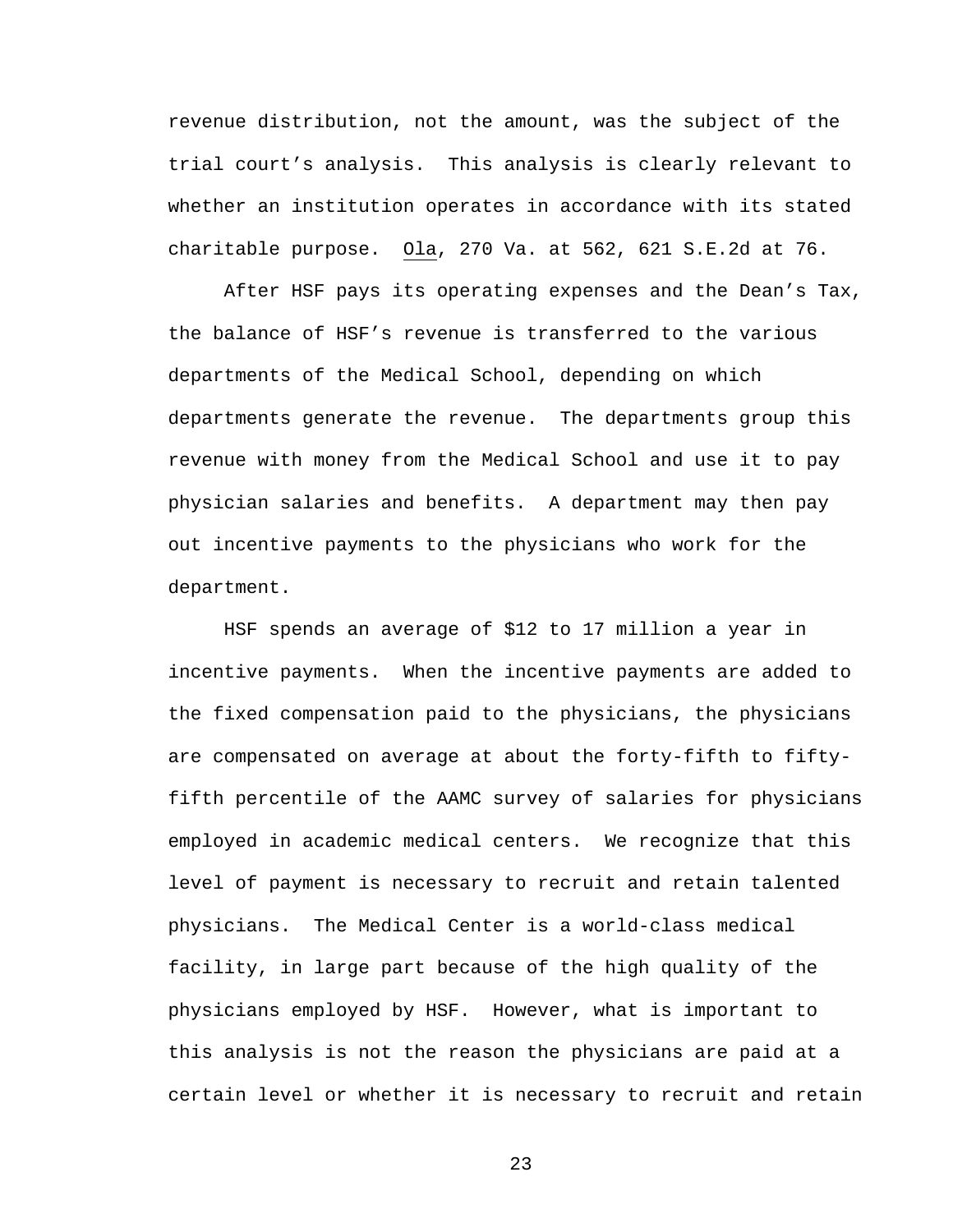physicians, but how HSF uses its substantial revenue, including its surplus. See Ola, 270 Va. at 562, 621 S.E.2d at 76.

HSF's incentive payment structure includes a distribution of surplus revenue in a manner more consistent with a successful commercial business than a charitable organization. The revenue is distributed by HSF to the Medical Center departments in accordance with how much revenue those departments generated, rather than how much indigent care is provided, how much research is performed, or how many hours their physicians spent teaching. The departments then distribute the incentive payments as determined by the chair of the department and the Dean of the Medical School. Surgical departments (plastic surgery, cardiovascular surgery, general surgery, and neurological surgery) tend to generate more revenue than other departments, such as pediatrics or psychiatry, because they perform procedures that are highly compensated. The surgical departments receive more revenue from HSF, and the physicians who work for those departments tend to receive the biggest incentive payments. For example, the Chair of the Department of Surgery, who also served on the HSF Board of Directors, received incentive payments, in addition to a base salary provided by the Medical School, between \$430,000 and \$600,000 a year from 2002 to 2005. In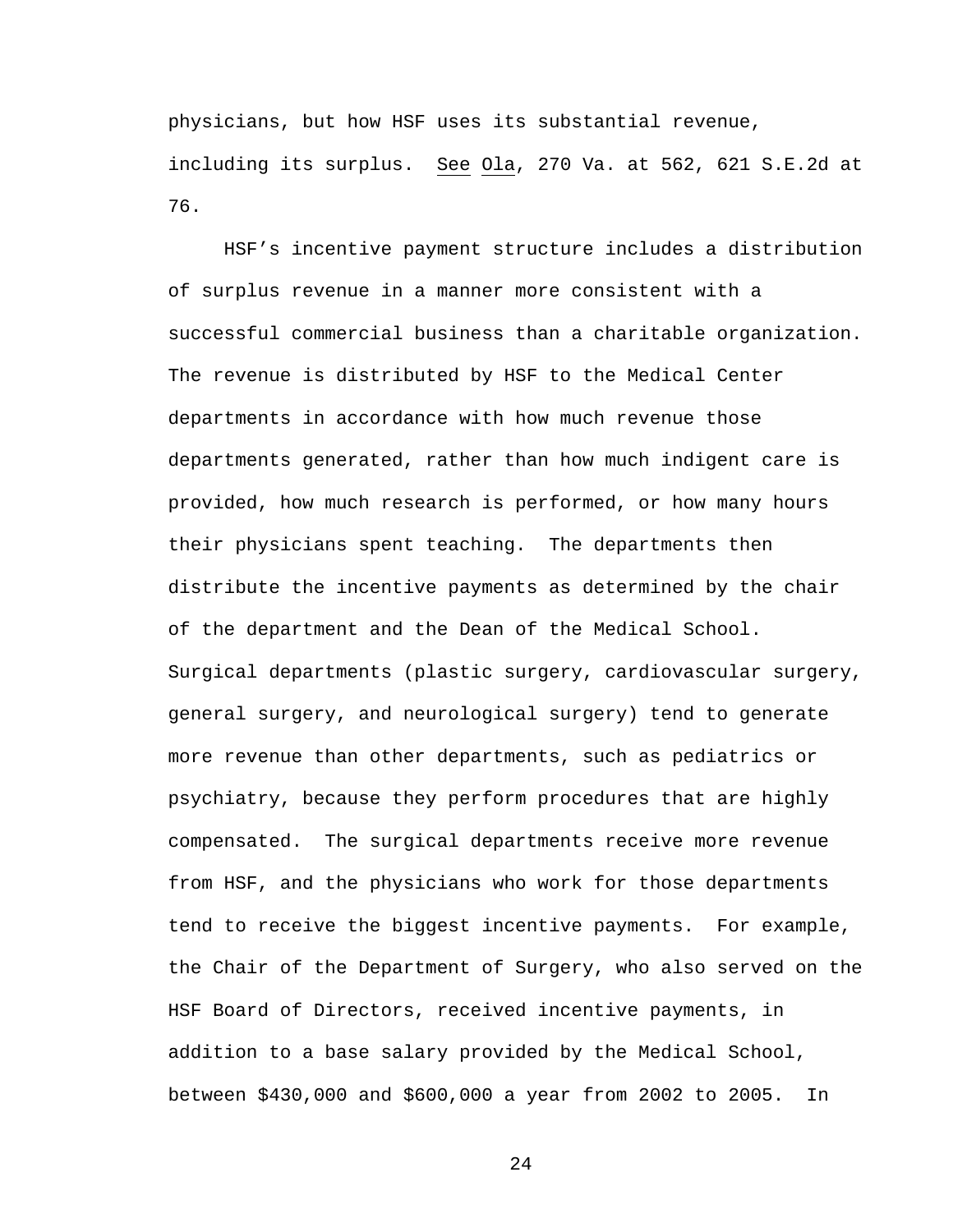comparison, the Chair of the Department of Internal Medicine, who also served on the HSF Board of Directors, received incentive payments between \$10,000 and \$15,000 a year from 2003 to 2005.

The HSF incentive payment structure is functionally a profit-based bonus system. The departments that generate the most revenue receive the most money from HSF, and those physicians who are the most financially productive in their departments generally receive the biggest incentive payments. In this respect, HSF follows the model of a profitable commercial business, not a charitable institution.

(d) No Charitable Gifts

 HSF receives no charitable contributions or donations. In fact, under its affiliation agreement with the Medical School, HSF is precluded from receiving contributions or donations.

 Because charitable immunity in Virginia is based on public policy, this factor is not without importance. We have justified granting charitable immunity to a charitable hospital in the past, saying:

It cannot be debated that the care of the sick and injured is a public purpose, a matter of public concern. When a portion of the responsibility therefor is borne by the gifts of the philanthropic-minded, so much of the burden is removed from the public. If a portion of those gifts is diverted to the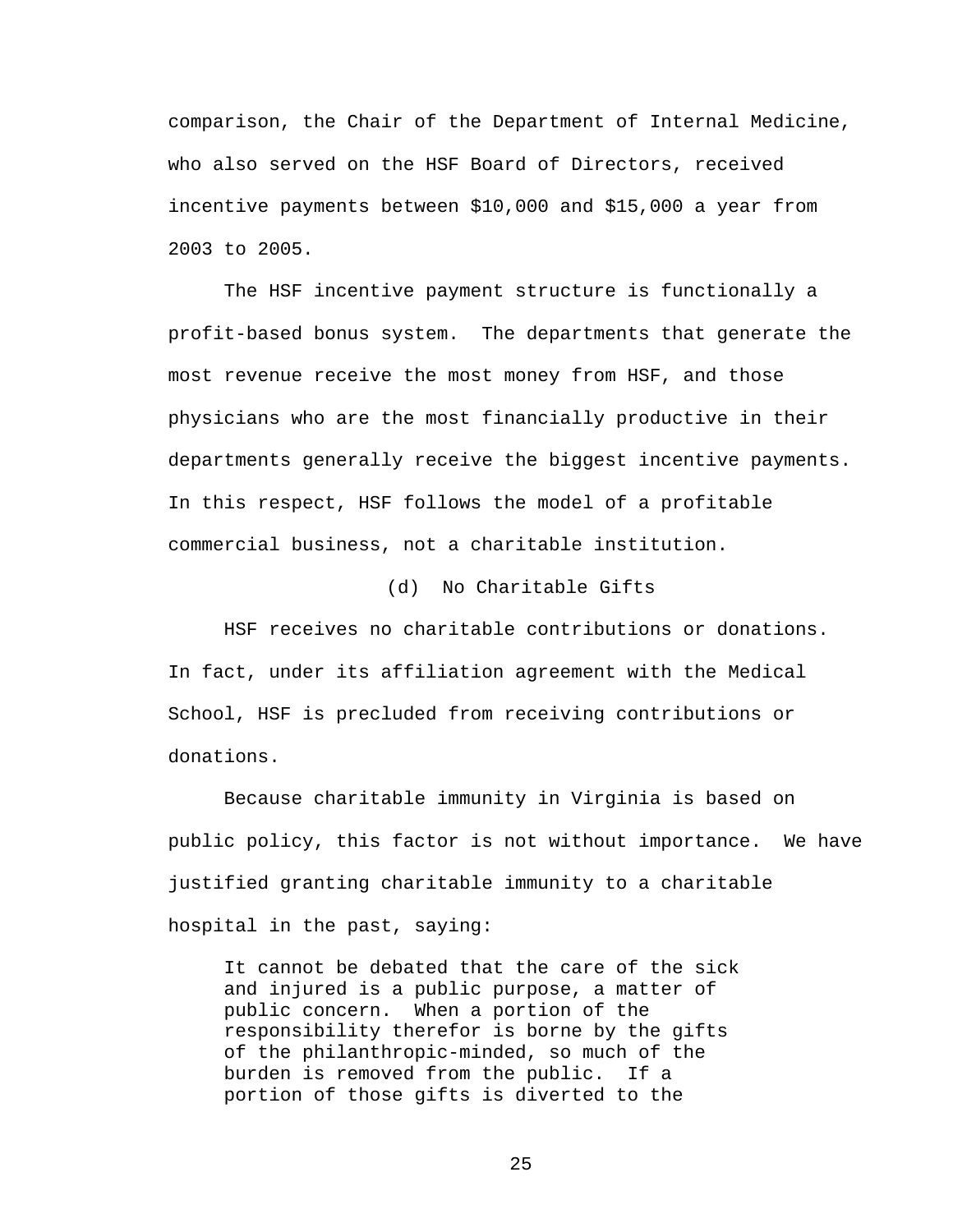payment of tort claims, without restriction, the spirit and intent of the gifts are, at once, nullified and that much of the burden is again cast upon the public.

Hill, 204 Va. at 507, 132 S.E.2d at 415. If HSF is required to pay tort awards to the various plaintiffs in the present cases, no philanthropic-minded intentions will be nullified, because no gifts are received.

 Whether or not an organization accepts charitable gifts is not dispositive of whether that organization is entitled to charitable immunity. We recognize that there are some charitable organizations that do not receive or accept donations, particularly if they are previously endowed from a philanthropic gift. Cf. George v. Jefferson Hosp. Ass'n, Inc., 987 S.W.2d 710, 714 (Ark. 1999) ("[A] modern hospital, with rare exception, would find it extremely difficult to operate wholly or predominately on charitable donations. . . . [The hospital's] financial and organizational structure [meeting only six percent of its financial obligations by donations] do not negate its overriding charitable purpose."). These organizations may still be entitled to charitable immunity for other reasons. See, e.g., Auerbach v. Jersey Wahoos Swim Club, 846 A.2d 646, 650 (N.J. Super. Ct. App. Div. 2004) (finding that swim club's lack of funding from contributions, gifts, grants, and donations was irrelevant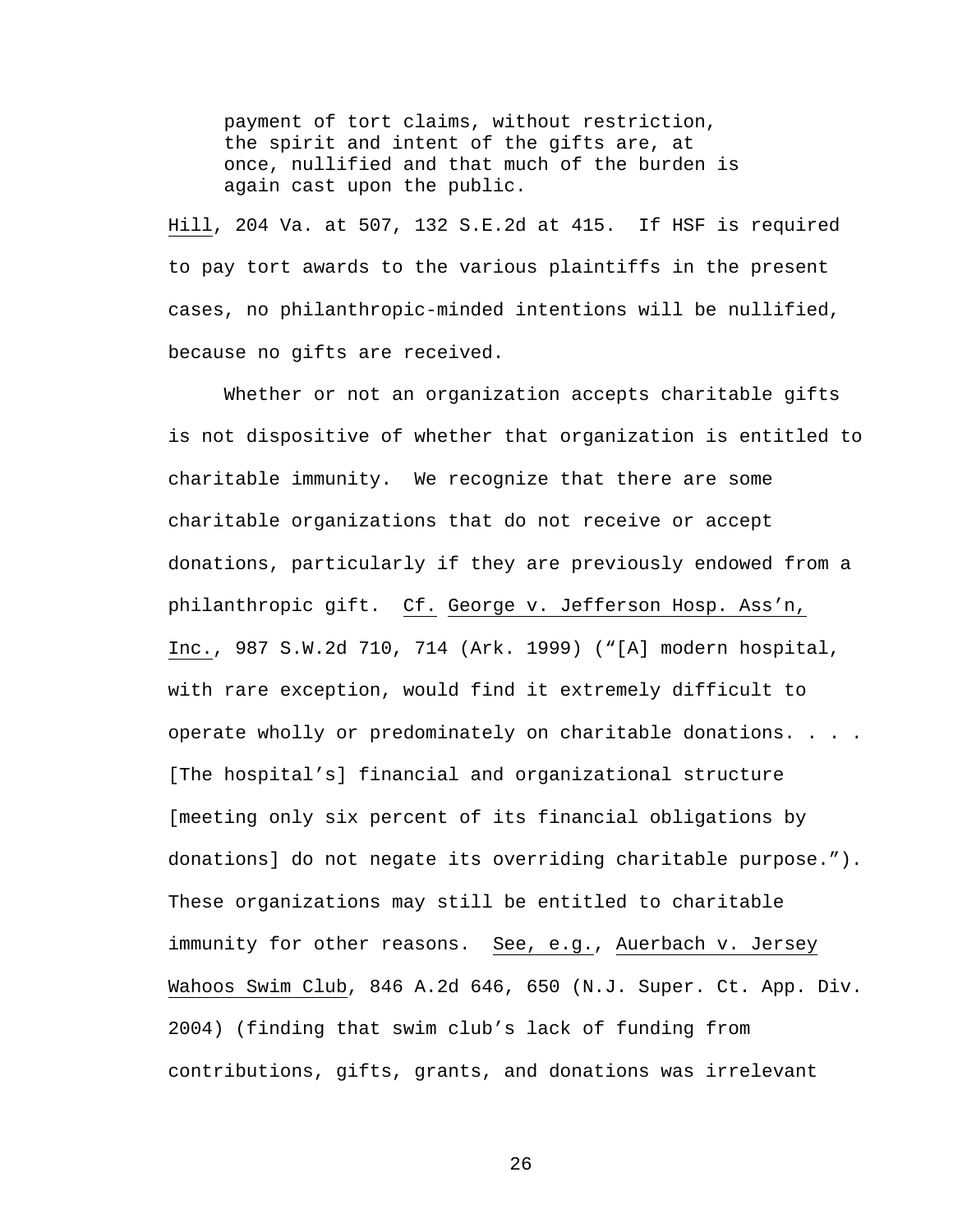under N.J. Charitable Immunity Act because club was organized for exclusively educational purposes). HSF, however, is clearly not dependent on philanthropic gifts, nor is it in a position of need.

# III. Conclusion

 When the previously discussed four factors are considered in the context of the Ola factors, it is clear that the manner in which HSF actually conducts its affairs is not in accord with the charitable purpose stated in its Articles of Incorporation. HSF operates like a profitable commercial business with extensive revenue and assets. That portion of HSF's services providing quality medical care to medically indigent patients is commendable. However, when an organization is operated "in a manner calculated to produce a profit or gain," it is not entitled to charitable immunity. Purcell v. Mary Washington Hosp. Ass'n, Inc., 217 Va. 776, 781, 232 S.E.2d 902, 905 (1977). HSF is therefore not immune from tort liability under the doctrine of charitable immunity.

Accordingly, the orders of the trial court denying the special plea of charitable immunity in University of Virginia Health Services Foundation v. Morris and Howards v. Searcy are affirmed, and those cases are remanded for further proceedings consistent with this opinion. For the same reasons, the judgment of the trial court in MacArthur v. University of